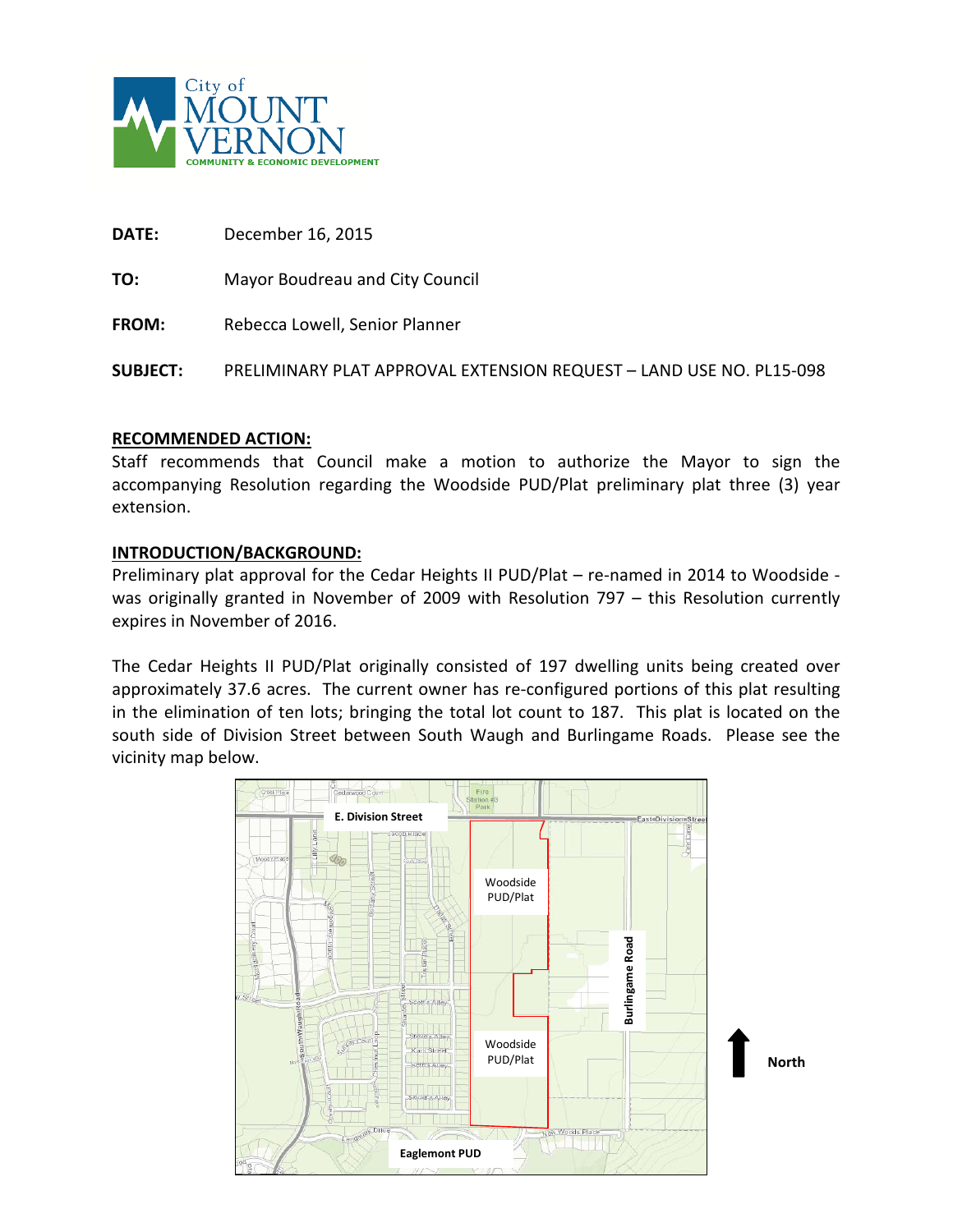The following table summarizes the physical characteristics of the roads, critical areas, and stormwater facilities that the applicant has, or plans to, install/construct and compares these facilities to what would be required with currently adopted codes.

| <b>TABLE 1.1:</b>                                                                                                                                                                                                    |                                                                                                                                                                                                                                                                                                                                                                                                                                                                                                                                                                                                                                                                                                                                                                               |                                                                                                                                                                                                                                                                                                                                                                                                                                                                                                                                                                                                                                                                  |
|----------------------------------------------------------------------------------------------------------------------------------------------------------------------------------------------------------------------|-------------------------------------------------------------------------------------------------------------------------------------------------------------------------------------------------------------------------------------------------------------------------------------------------------------------------------------------------------------------------------------------------------------------------------------------------------------------------------------------------------------------------------------------------------------------------------------------------------------------------------------------------------------------------------------------------------------------------------------------------------------------------------|------------------------------------------------------------------------------------------------------------------------------------------------------------------------------------------------------------------------------------------------------------------------------------------------------------------------------------------------------------------------------------------------------------------------------------------------------------------------------------------------------------------------------------------------------------------------------------------------------------------------------------------------------------------|
|                                                                                                                                                                                                                      | <b>EXISTING INFRASTRUCTURE</b><br><b>CONSTRUCTED/INSTALLED AND</b><br><b>BUFFERS OBSERVED</b>                                                                                                                                                                                                                                                                                                                                                                                                                                                                                                                                                                                                                                                                                 | <b>CURRENT CODE REQUIREMENTS</b>                                                                                                                                                                                                                                                                                                                                                                                                                                                                                                                                                                                                                                 |
|                                                                                                                                                                                                                      |                                                                                                                                                                                                                                                                                                                                                                                                                                                                                                                                                                                                                                                                                                                                                                               |                                                                                                                                                                                                                                                                                                                                                                                                                                                                                                                                                                                                                                                                  |
| <b>Interior Plat</b><br>Roads $-$<br>Shelby Loop,<br><b>Shelby Place,</b><br>Sierra Street,<br>Spencer<br><b>Street, Alpine</b><br><b>View Drive,</b><br><b>Shantel Street,</b><br>and<br><b>Burlingame</b><br>Road: | The public interior plat roads<br>1.<br>(approximately 4,220 linear feet -<br>or .80 miles - in total) will be 28<br>feet in width with 4-foot planting<br>strips and five-foot sidewalks on<br>both sides with the exception of<br>Burlingame, Shelby Loop and<br>Shelby Place that will sidewalk on<br>just one side of these roads.<br>These roads will be located within a<br>37-foot right-of-way which means<br>that the sidewalks will be in<br>easements.<br>Parking will be allowed on just one<br>side of the street with these<br>interior roads. All of these roads,<br>with the exception of Shelby Place,<br>Shantel Street and Burlingame<br>Drive will have their on-street<br>parking located between areas<br>defined with bulb-out sections of<br>curbing. | 1. These street sections could only<br>be approved through a street<br>design standard modification<br>process under the current code.<br>It would be difficult for the<br>applicant to show that that are<br>"unique and unusual<br>circumstances" that would<br>warrant the approval of a<br>modification to allow this road<br>section.<br>It is likely that all of these<br>interior plat roads would be<br>required to be 32 feet in width<br>with 4-foot landscape strips and<br>5-foot sidewalks on both sides of<br>these roads - all within a 51-foot<br>wide right-of-way.<br>This 32-foot wide road allows<br>parking on both sides of the<br>street. |
| <b>Interior Plat</b><br>Roads $-$ Chief<br>Street, and<br><b>Chief Place:</b>                                                                                                                                        | These interior plat roads<br>2.<br>(approximately 1,025 linear feet -<br>or .19 miles - in total) will be 20<br>feet in width with five-foot<br>sidewalks on one (1) side of these<br>roads.<br>These roads will be located within a<br>minimum 26-foot right-of-way or<br>easement.<br>Parking will not be allowed on                                                                                                                                                                                                                                                                                                                                                                                                                                                        | 2.<br>This street section could only be<br>approved through a street<br>design standard modification<br>process under the current code.<br>It would be difficult for the<br>applicant to show that that are<br>"unique and unusual<br>circumstances" that would<br>warrant the approval of a<br>modification to allow this road<br>section.                                                                                                                                                                                                                                                                                                                      |

either side of these streets.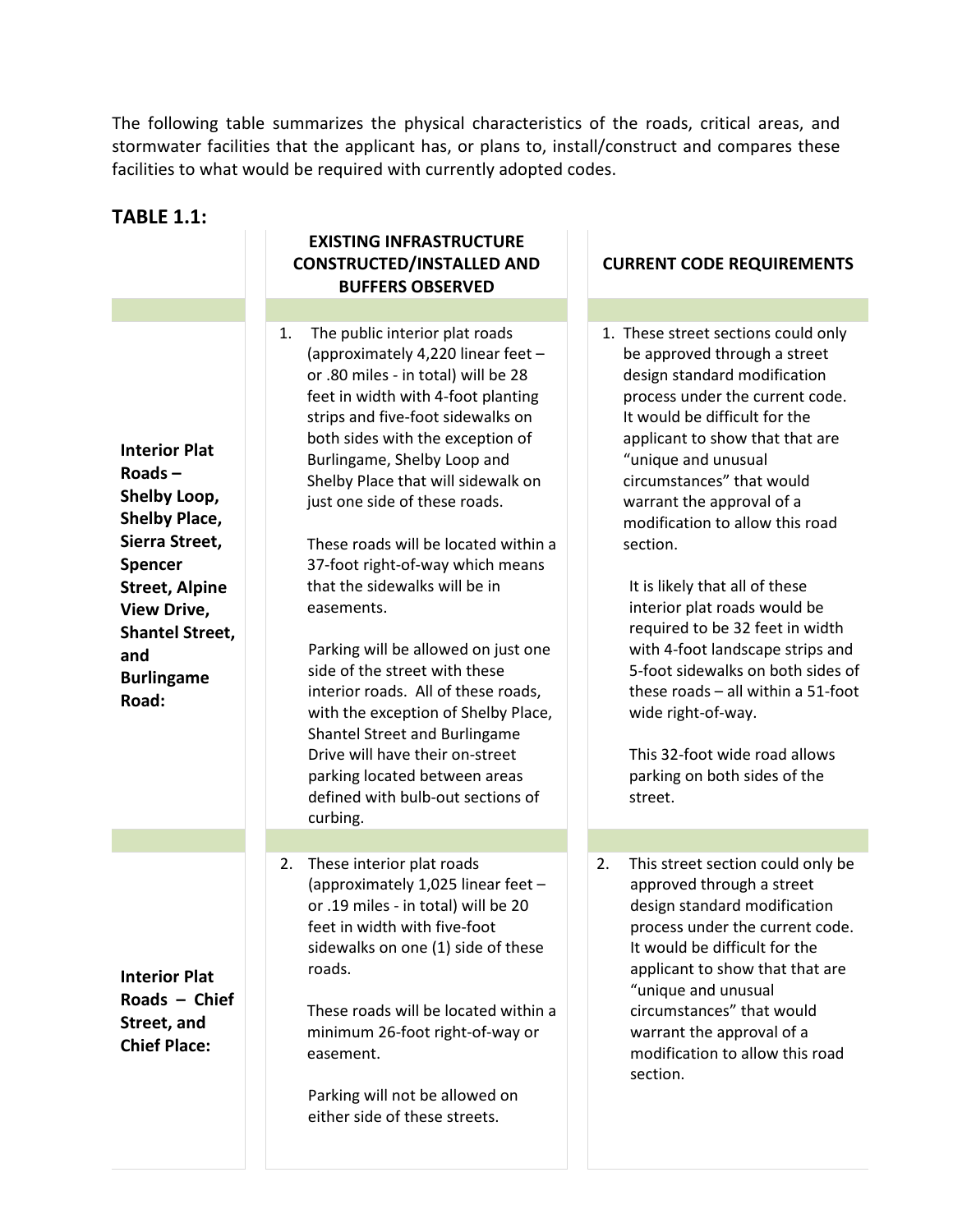|                                                                                    |                                                                                                                                                                                                                                                                                                                                                                                                                                                                                                                             | It is likely that all of these<br>interior plat roads would be<br>required to be 32 feet in width<br>with 4-foot landscape strips and<br>5-foot sidewalks on both sides of<br>these roads - all within a 51-foot<br>wide right-of-way.<br>This 32-foot wide road allows<br>parking on both sides of the<br>street.                                                                                                                                                                                                                                                                                                                                                                                                                                                                                                                                                        |
|------------------------------------------------------------------------------------|-----------------------------------------------------------------------------------------------------------------------------------------------------------------------------------------------------------------------------------------------------------------------------------------------------------------------------------------------------------------------------------------------------------------------------------------------------------------------------------------------------------------------------|---------------------------------------------------------------------------------------------------------------------------------------------------------------------------------------------------------------------------------------------------------------------------------------------------------------------------------------------------------------------------------------------------------------------------------------------------------------------------------------------------------------------------------------------------------------------------------------------------------------------------------------------------------------------------------------------------------------------------------------------------------------------------------------------------------------------------------------------------------------------------|
| <b>Interior Plat</b><br>Roads $-$<br>Sinclair Alley,<br>Alley #1, and<br>Alley #2: | These interior alleys (approximately<br>3.<br>925 linear feet in total) will be 20<br>feet in width.<br>These roads will be located within a<br>minimum 24 to 26-foot right-of-<br>way or easement.<br>Parking will not be allowed on<br>either side of these streets.                                                                                                                                                                                                                                                      | This street section would likely<br>3.<br>be approved. The City's<br>currently adopted code allows<br>alleys to consist of a 20-foot<br>paved surface within a 24-foot<br>right-of-way.                                                                                                                                                                                                                                                                                                                                                                                                                                                                                                                                                                                                                                                                                   |
| <b>Frontage Road</b><br>- Broadway<br>Street:                                      | 4. Approximately 1,654 linear feet of<br>Broadway Street will be extended<br>through this site from the westerly<br>terminus of Broadway up to and<br>connecting with Division Street.<br>Broadway will consist of 40-foot<br>wide paved roadway section feet<br>with 4-foot planting strips and five-<br>foot sidewalks on both sides.<br>Broadway will be located within a<br>50-foot right-of-way. Parking will<br>allowed on just one side of the<br>street between areas defined with<br>bulb-out sections of curbing. | 4. This street section could only be<br>approved through a street design<br>standard modification process<br>under the current code. It would<br>be difficult for the applicant to<br>show that that are "unique and<br>unusual circumstances" that<br>would warrant the approval of a<br>modification to allow this road<br>section.<br>The current standard would<br>require either a minor arterial or<br>a Type III road standard. A<br>minor arterial standard includes:<br>a 44-foot wide street width, 6-<br>foot wide sidewalks on both<br>sides of this street within a 60-<br>foot right-of-way. A Type III<br>standard includes: a 32-foot<br>wide road with 4-foot landscape<br>strips and 5-foot sidewalks on<br>both within a 51-foot wide right-<br>of-way.<br>Either of these road cross-<br>sections would allow parking on<br>both sides of the street. |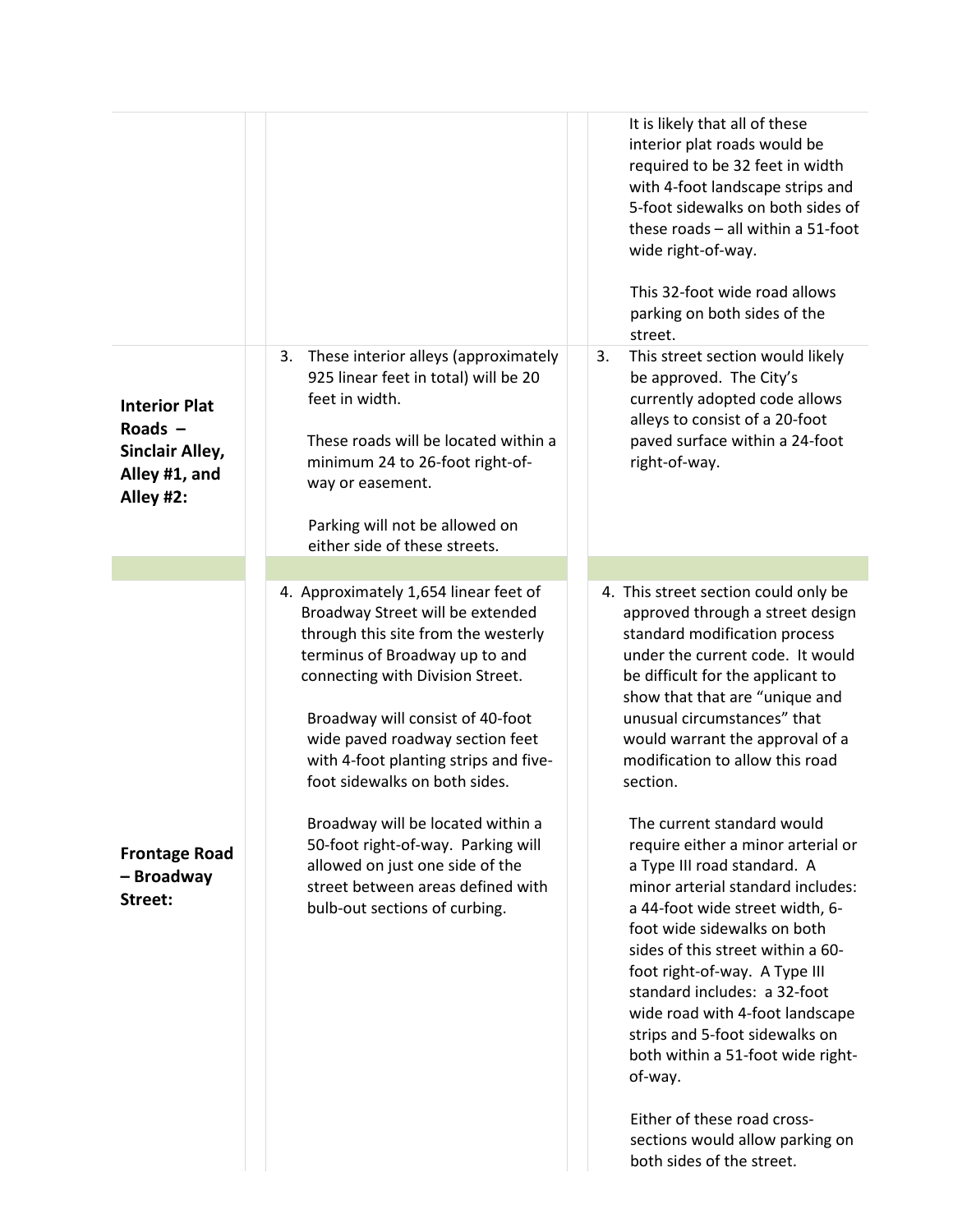| Critical Areas-<br><b>Wetlands:</b> | 1. There are four (4) Category III<br>wetlands identified within the<br>plat boundaries. A 25-foot<br>buffer is being observed from<br>the edge of each of these<br>wetlands.                                                                                                                                                                                                                                                                                                                                                                                                                                                                                                                                                                                                                     | 2. 4. The City's current code would<br>require a 100-foot buffer from<br>the edge of these wetlands.                                                                                                                                                                                                                                                                                                                                                                                                    |
|-------------------------------------|---------------------------------------------------------------------------------------------------------------------------------------------------------------------------------------------------------------------------------------------------------------------------------------------------------------------------------------------------------------------------------------------------------------------------------------------------------------------------------------------------------------------------------------------------------------------------------------------------------------------------------------------------------------------------------------------------------------------------------------------------------------------------------------------------|---------------------------------------------------------------------------------------------------------------------------------------------------------------------------------------------------------------------------------------------------------------------------------------------------------------------------------------------------------------------------------------------------------------------------------------------------------------------------------------------------------|
|                                     |                                                                                                                                                                                                                                                                                                                                                                                                                                                                                                                                                                                                                                                                                                                                                                                                   |                                                                                                                                                                                                                                                                                                                                                                                                                                                                                                         |
| <b>Stormwater</b><br>Pond:          | 6. The stormwater pond serving the<br>plat is a regional detention pond<br>that is already constructed<br>immediately to the west of the<br>subject plat. This detention pond<br>also serves the Cedar Heights I PUD,<br>the Montreaux PUD (phase located<br>on the east side of Waugh Road).<br>This pond consists of an open pond<br>with storage for detention along<br>with two (2) cells providing water<br>quality functions. Stormwater<br>discharged from this pond is<br>released to a control structure<br>located on the north side of the<br>pond; near the south side of Division<br>Road.<br>This regional pond is designed to<br>comply with the Department of<br>Ecology's 1992 Stormwater<br>Management Manuel Requirements.<br>This pond is approximately 1.5 acres<br>in size. | 6. In 2010 the City adopted the<br>DOE's 2005 Stormwater<br>Management Manuel that<br>requires different stormwater<br>modeling processes and<br>procedures that result in sizing<br>stormwater facilities and their<br>associated outlet control<br>structures.<br>The regional stormwater pond<br>would likely be larger and/or<br>different methods would have to<br>be employed to<br>infiltrate/attenuate stormwater if<br>the requirements of this newer<br>DOE manual were used on this<br>site. |

The current owner, CH Creek LLC, an affiliate company to Landed Gentry, purchased this development in 2014. Prior to 2014 gravel fill had been imported and underground utility installation had started for approximately 40% of the northern portion of this overall development. In August of 2015 CH Creek LLC received a new fill & grade permit to begin work on completing the site work for the northern Divisions that had been started in 2009.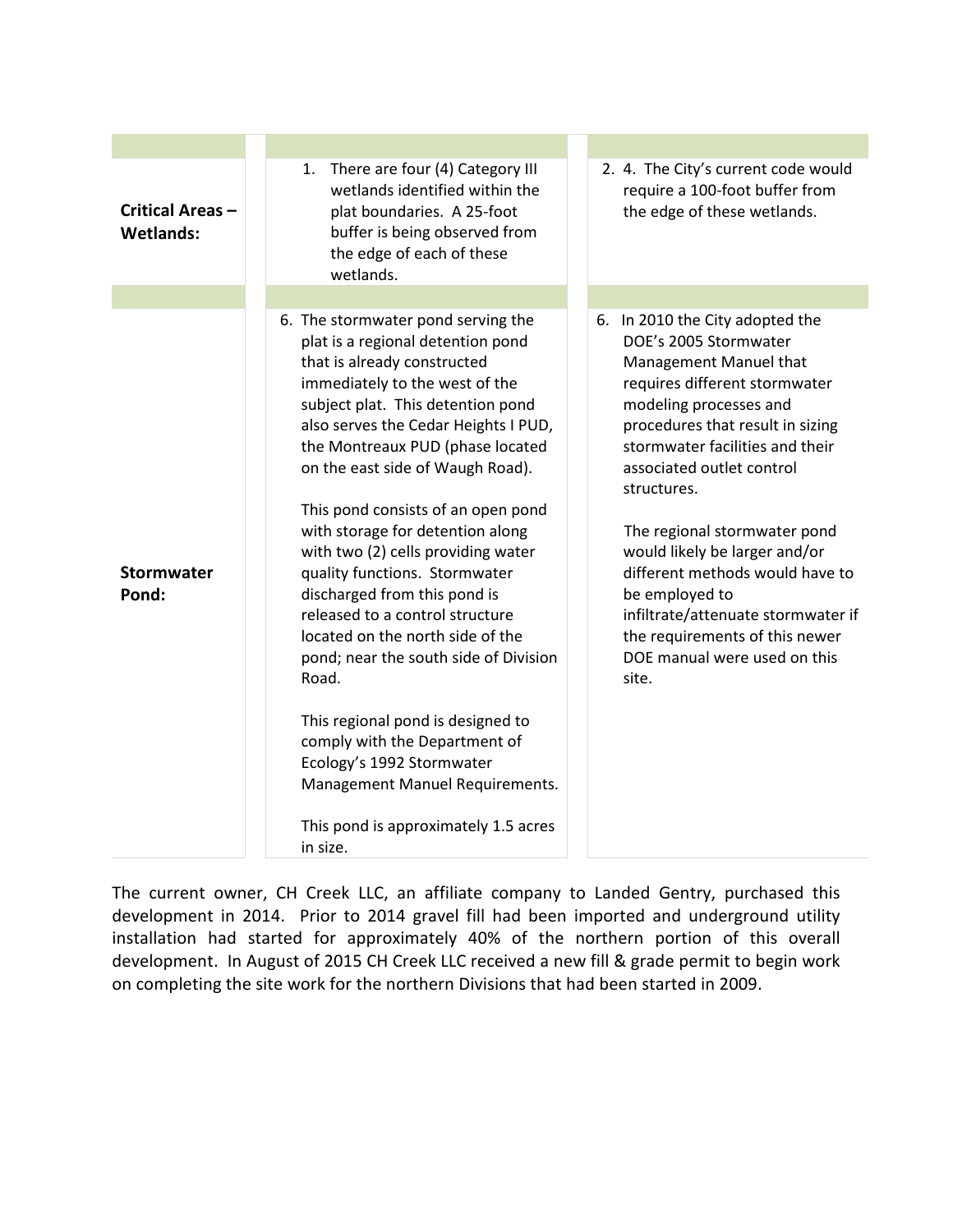## **FINDINGS:**

In June of 2015 City Council approved Ordinance 3651 that provides a way for preliminary plat approvals to be extended for either one or three years – with conditions. The part of Ordinance 3651 that allows CH Creek, LLC to request a three-year preliminary plat extension reads as follows:

## *MVMC 16.08.060:*

*C. If the developer fails to receive final approval within the timeframes outlined with the above listed subsections A or B the preliminary plat approval shall expire unless one of the following requests are submitted to the CEDD and approved by City Council through a Type V process.*

*2. An applicant who files a written request to the office of the Community & Economic Development Department may be granted no more than a three-year extension for preliminary plat approvals granted on or before December 31, 2010. There shall be allowed only one three year extension; and this extension shall not be combined with the one year extension allowed within sub-section (1), above. In granting this extension a development agreement consistent with the requirements of RCW 36.70B.170 shall be prepared and approved by the City Council. In granting this extension the Council can require that a development comply with any of the development regulations in effect at the time the extension is requested should these regulations be different than the ones the development is vested to.* 

CH Creek, LLC has been, and continues to, diligently work on installing the road and utility infrastructure necessary to serve the northern Divisions of this development. Additionally, the owner has been working with critical area biologists in an effort to satisfy the wetland and stream related mitigation measures required of this project.

As outlined within Table 1.1 above, staff notes that the development regulations that this plat was vested to are different than the regulations in place in 2015. Staff is recommending that the Council not require this development to comply with development regulations that are different than the ones that this project was originally vested to for the following reasons:

- 1. The regional stormwater pond that will serve this site is already constructed. Side note: the current owner will be required to correct any deficiencies found with this pond prior to final plat approval of Division 1.
- 2. A portion of the future roadbed and portions of the underground utilities to serve the northern portion of this site are close to being completely installed.
- 3. There is extensive wetland and stream mitigation work that is required to be completed prior to the first final plat approval being granted. The owner has been working on these particular issues for months.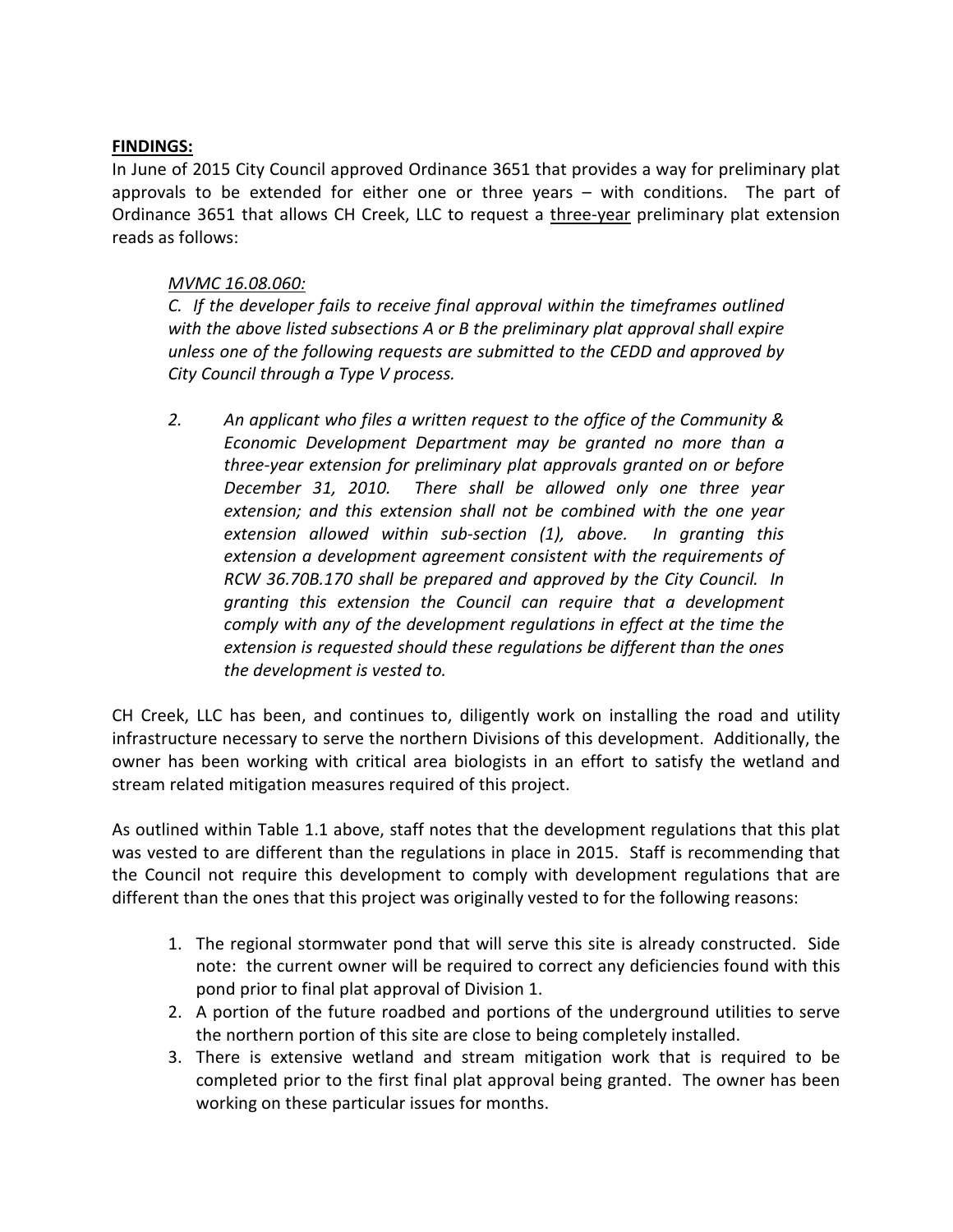4. This development will be restricted to those 55 and older which should mitigate the need for additional on-street parking on the interior plat roads that provide parking on just one (1) side of them that include: Sierra, Spencer, Shelby, Alpine-View, Shantel, and Burlingame Streets/Drives/Places/Loop.

## **RECOMMENDATION:**

Council move to authorize the Mayor to sign the accompanying Resolution that will extend the preliminary plat expiration period for three (3) years (i.e., from November 4, 2016 to November 4, 2019) for the Woodside PUD/Plat, LU07-009.

## **ATTACHED:**

- Proposed Resolution for Council Consideration
- Proposed Development Agreement
	- o Exhibit A: Legal Description of the overall property
	- o Exhibit B: Woodside PUD/Plat map
	- o Exhibit C: Preliminary Plat Resolution 797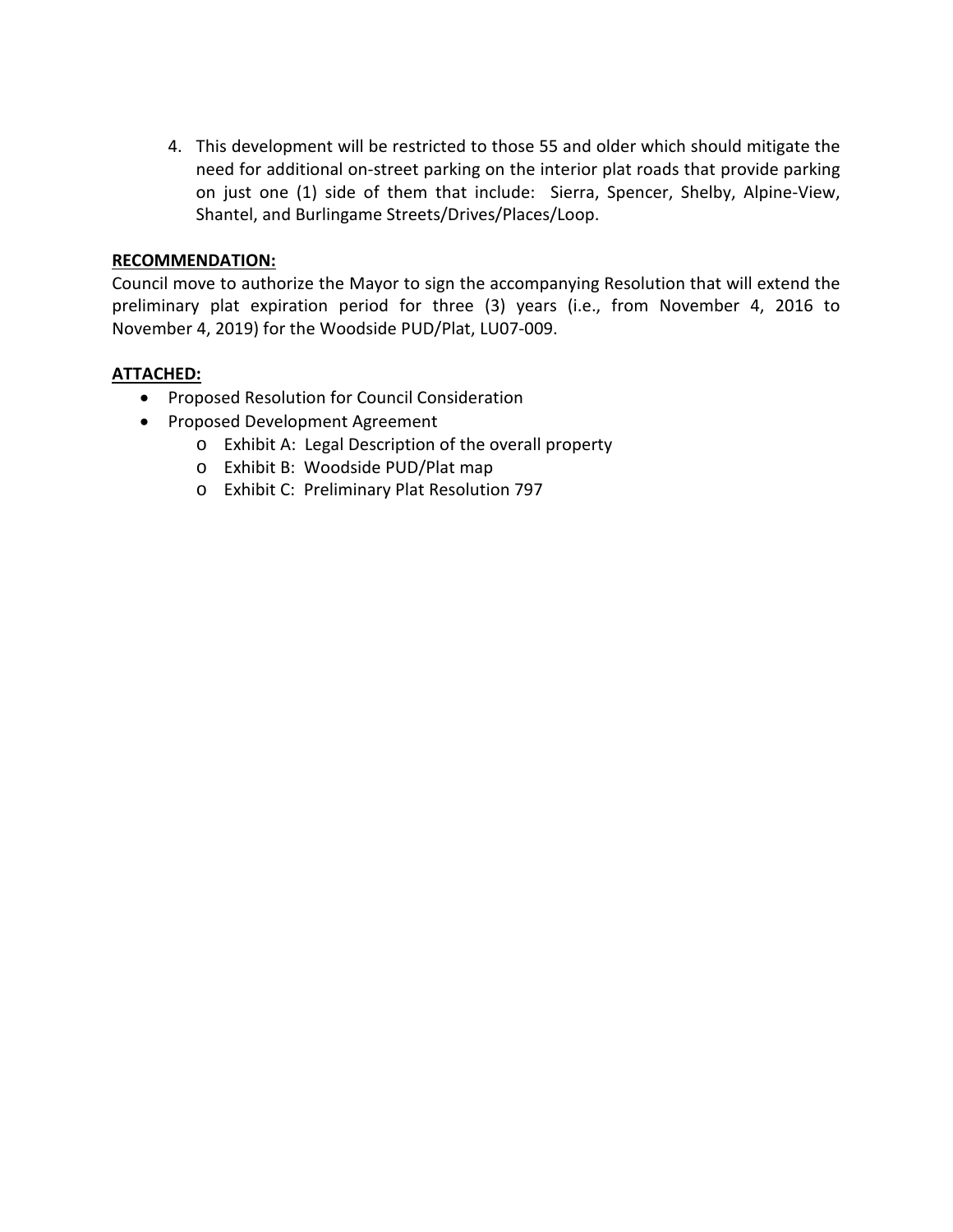### **RESOLUTION NO.**

## **A RESOLUTION OF THE CITY OF MOUNT VERNON, WASHINGTON; ACCEPTING THE DEVELOPMENT AGREEMENT BETWEEN THE CITY OF MOUNT VERNON AND CH CREEK LLC TO EXTEND PRELIMINARY PLAT APPROVAL FOR THE CEDAR HEIGHTS II DEVELOPMENT (LU07-009)**

**WHEREAS**, the Washington State Legislature has authorized the execution of a development agreement between a local government and a person having ownership or control of real property within its jurisdiction (RCW 36.70B.170(1)); and

**WHEREAS**, this Development Agreement by and between the City of Mount and the Developer (hereinafter the "Development Agreement"), relates to the development historically known as Cedar Heights II, File No. LU07-009. This same development has been renamed by its new owners as Woodside instead of Cedar Heights II; the City file number remained unchanged; and

**WHEREAS**, the City Council approved Ordinance 3651 in June of 2015 providing a mechanism for the possible extension of preliminary plat approvals such as the Woodside PUD; and

**WHEREAS**, the Developer has requested approval of a development agreement to extend the timeframe in which the development will have a valid preliminary plat approval consistent with MVMC 16.08.060(C)(2); and

**WHEREAS**, the City held a public hearing regarding the approval of this Development Agreement on December 16, 2015. Notice of the Public Hearing was published in the Skagit Valley Herald on December 5, 2015; and

**WHEREAS**, it is further deemed advisable to record the decisions reached by the Council through the adoption of this resolution; **NOW, THEREFORE,**

## **BE IT RESOLVED BY THE CITY COUNCIL OF THE CITY OF MOUNT VERNON:**

- 1. The Recitals and General Provisions found within the accompanying Development Agreement are hereby adopted by reference as if they were fully set forth herein; and,
- 2. That the City of Mount Vernon will accept the accompanying Development Agreement and its associated exhibits.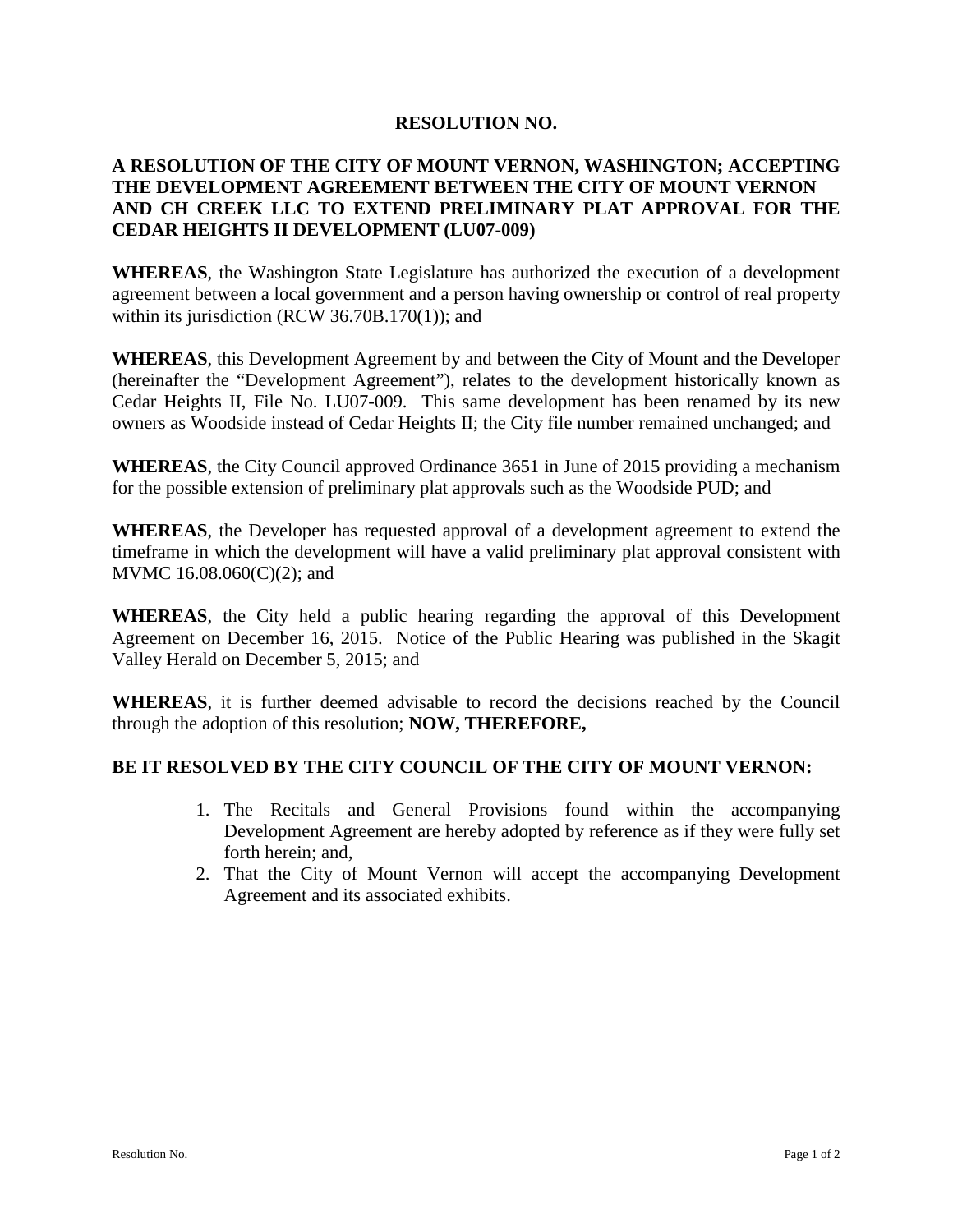**ADOPTED by the City Council of the City of Mount Vernon, Washington, and**  APPROVED by its Mayor, following a public hearing on the 16<sup>th</sup> day of Decenber, 2015.

**SIGNED IN AUTHENTICATION** this \_\_\_\_ day of December, 2015.

Alicia D. Huschka, Finance Director

\_\_\_\_\_\_\_\_\_\_\_\_\_\_\_\_\_\_\_\_\_\_\_\_\_\_\_\_\_\_

 $\frac{1}{\sqrt{2}}$  ,  $\frac{1}{\sqrt{2}}$  ,  $\frac{1}{\sqrt{2}}$  ,  $\frac{1}{\sqrt{2}}$  ,  $\frac{1}{\sqrt{2}}$  ,  $\frac{1}{\sqrt{2}}$  ,  $\frac{1}{\sqrt{2}}$  ,  $\frac{1}{\sqrt{2}}$  ,  $\frac{1}{\sqrt{2}}$  ,  $\frac{1}{\sqrt{2}}$  ,  $\frac{1}{\sqrt{2}}$  ,  $\frac{1}{\sqrt{2}}$  ,  $\frac{1}{\sqrt{2}}$  ,  $\frac{1}{\sqrt{2}}$  ,  $\frac{1}{\sqrt{2}}$ 

Jill Boudreau, Mayor

Approved as to form:

Kevin Rogerson, City Attorney

\_\_\_\_\_\_\_\_\_\_\_\_\_\_\_\_\_\_\_\_\_\_\_\_\_\_\_\_\_\_\_\_\_\_\_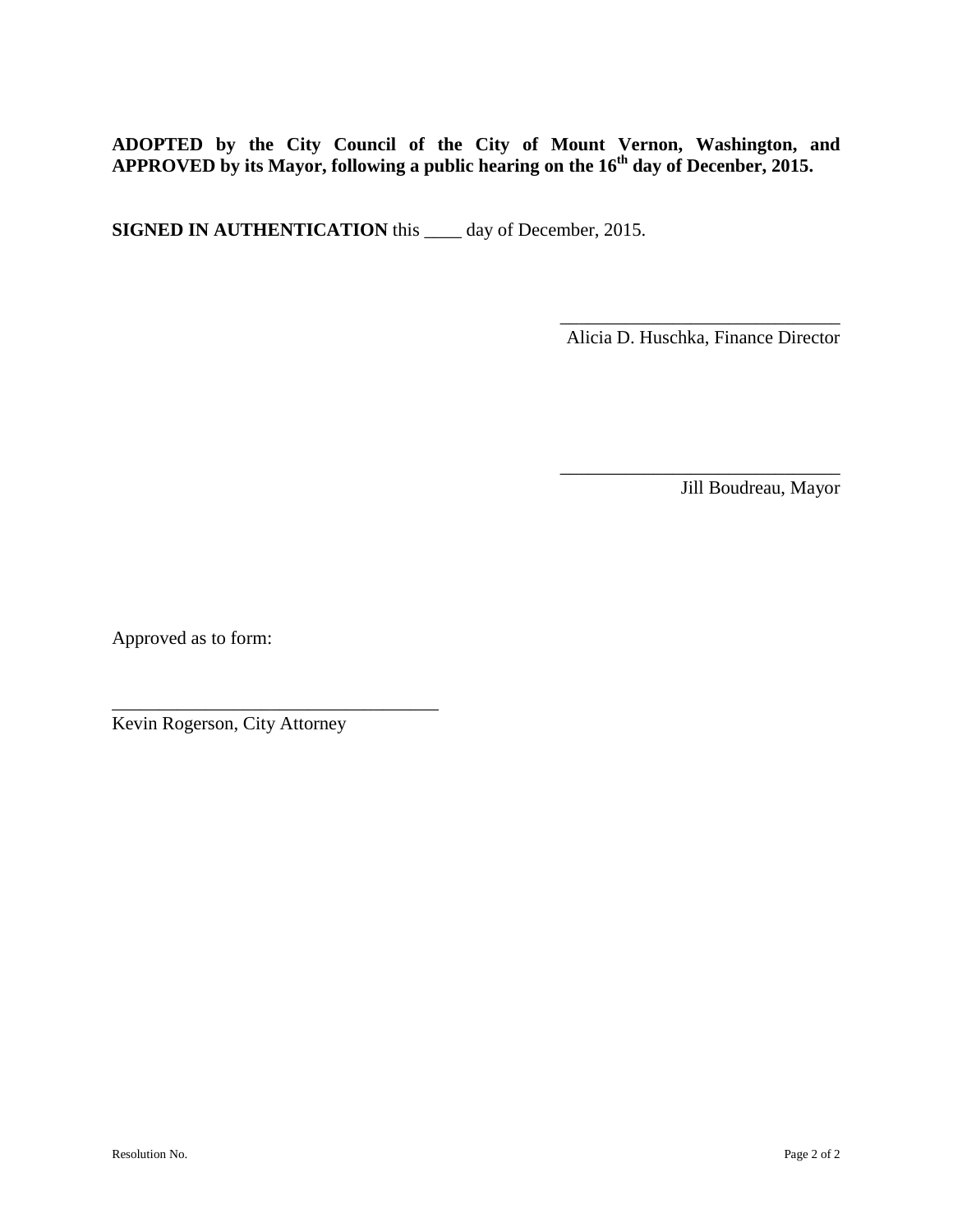Upon Recording Please Return To: City of Mount Vernon PO Box 809 910 Cleveland Avenue Mount Vernon, WA 98273

## **DEVELOPMENT AGREEMENT BY AND BETWEEN THE CITY OF MOUNT VERNON AND CH CREEK LLC TO EXTEND THE PRELIMINARY PLAT VALIDITY TIMEFRAME FOR THE CEDAR HEIGHTS II (RENAMED WOODSIDE) PRELIMINARY PLAT/PUD**

THIS DEVELOPMENT AGREEMENT is made and entered into this \_\_\_\_\_ day of December, 2015, by and between the City of Mount Vernon, a municipal corporation of Washington State, (the "City") and CH Creek LLC a limited liability corporation of Washington State ("Developer")

### **RECITALS**

WHEREAS, the Chapter 36.70B RCW provides specific authority for development agreements between a local government and a person having ownership or control of real property within its jurisdiction (RCW 36.70B.170(1)); and

WHEREAS, a development agreement must set forth the development standards and other provisions that shall apply to, govern and vest a development, use and mitigation of the development of the real property for the duration specified in the agreement (RCW 36.70B.170(1)); and

WHEREAS, for the purposes of this development agreement, "development standards" includes, but is not limited to, all of the standards listed in RCW 36.70B.170(3); and

WHEREAS, a development agreement must be consistent with the applicable development regulations adopted by a local government planning under chapter 36.70A RCW (RCW 36.70B.170(1)); and

WHEREAS, development agreements can establish mitigation measures, development conditions, phasing, and other appropriate development requirements or procedures (RCW  $36.70B.170(3)(c),(g),(h),(j))$ ; and

WHEREAS, this Development Agreement by and between the City and the Developer (the "Development Agreement"), relates to the development previously known as Cedar Heights II, File No. LU07-009. This same development has been renamed by its new owners as Woodside; the City file number remained unchanged; and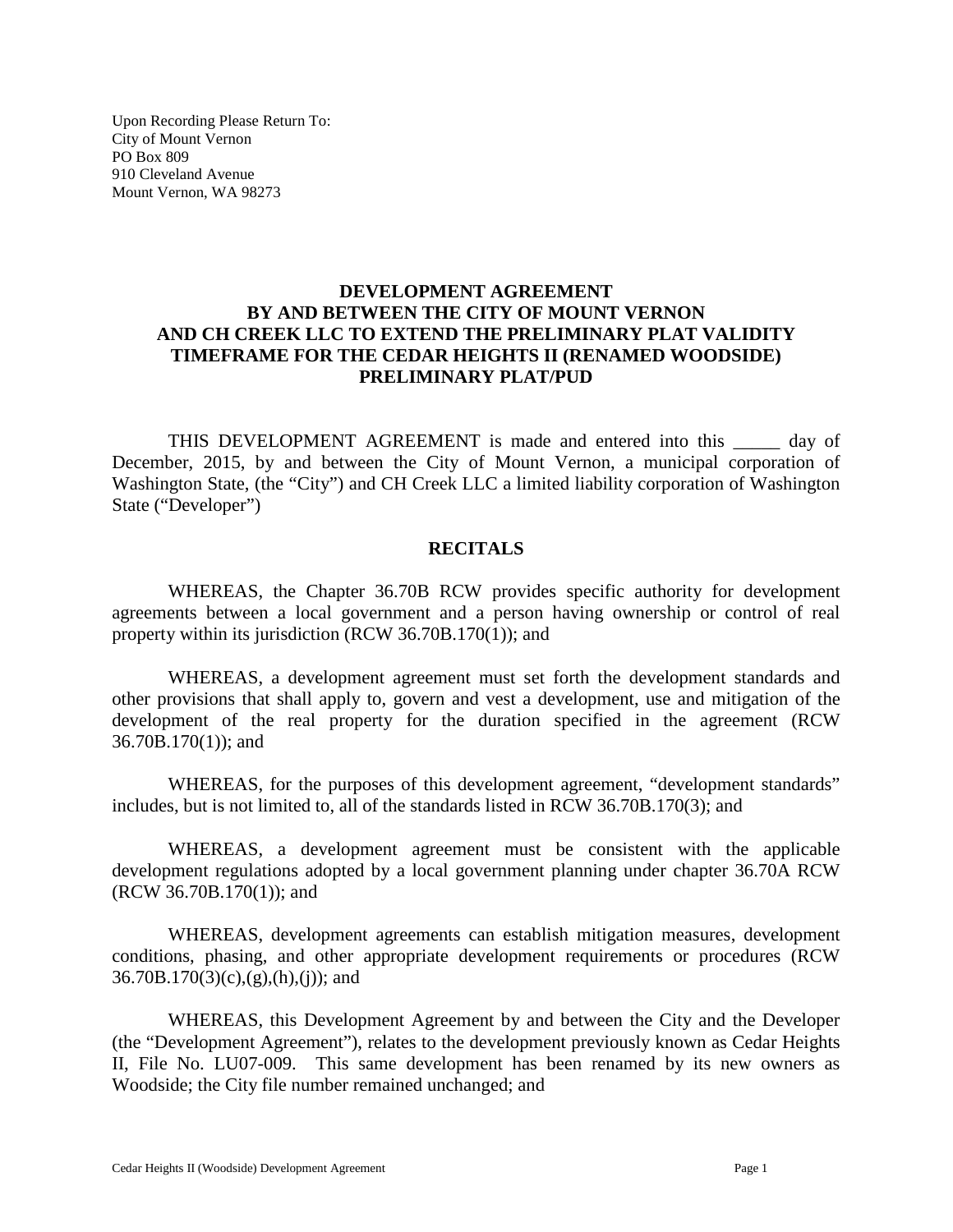WHEREAS, the Woodside development is located on the south side of Division Street between South Waugh and Burlingame Roads. The Skagit County Assessor identifies the site with the following parcel numbers: P27571, P27502, and P108235 (hereinafter referred to as the "Property"); and

WHEREAS, the proposed Woodside development received preliminary plat approval in November of 2009 with City Resolution 797 and originally consisted of 197 residential lots being created over the approximate 37.6 acre site. This development was planned to be constructed in nine (9) different divisions; and

WHEREAS, in December of 2014 the developer purchased the property and subsequently requested a minor modification to this plat that resulted in a reduction of 10 lots. The amended plat will now consist of 187 residential lots being created; and

WHEREAS, the City Council approved Ordinance 3651 in June of 2015 providing a mechanism for the possible extension of preliminary plat approvals such as the Woodside PUD; and

WHEREAS, the Developer requested to enter into a development agreement extending the time to submit a final plat meeting all requirements of the preliminary plat approved by the City through Resolution 797; and

WHEREAS, MVMC 16.08.060(C)(2) allows Developer to file a written request for one three year extension on preliminary plat approvals granted on or before December 21, 2010 and that the City may grant such a request through entering into a development agreement and may require Developer to comply with any changes of development regulations in effect at the time the extension is requested; and

WHEREAS, Developer has followed the necessary process required to seek an extension of preliminary play approval granted by the City through Resolution 797; and

WHEREAS, a public hearing was held on \_\_\_\_\_\_\_\_ to consider approval of the Development Agreement after which the City Council approved the development agreement through Resolution \_\_\_\_.

NOW, THEREFORE, the parties hereto agree as follows:

## **GENERAL PROVISIONS**

**Section 1.** *The Project.* The Project (currently named Woodside) is the subdivision and residential development and use of the Property originally consisted of 197 residential lots being created over the approximate 37.6 acre site through preliminary plat approval in November of 2009 with City Resolution 797. This development was planned to be constructed in nine (9) different phases. The developer, through approval of a minor modification of the preliminary plat, reduced the lots from the originally approved 197 to 187.

**Section 2.** *The Subject Property.* The Project site is legally described in Exhibit A, attached hereto and incorporated herein by this reference.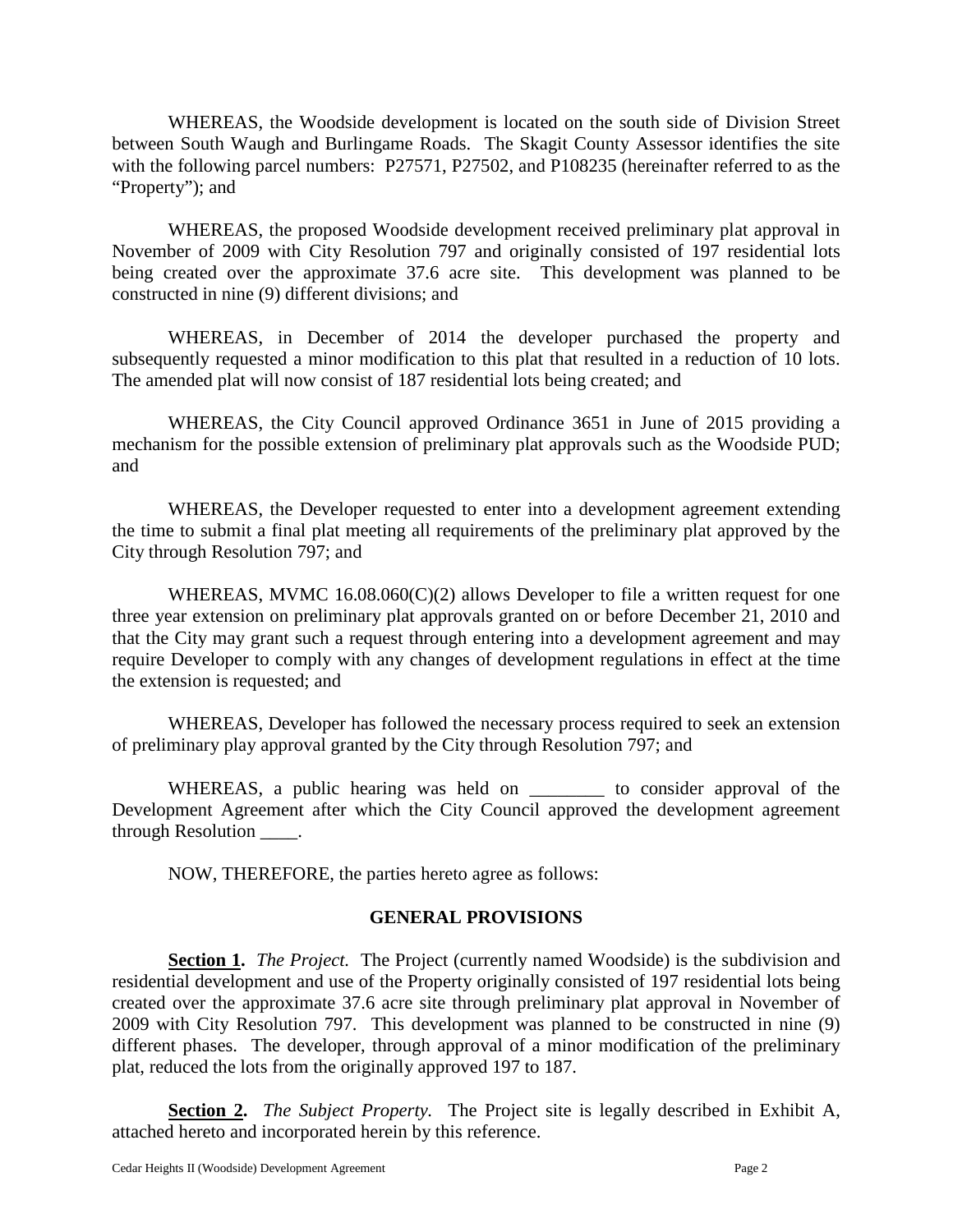**Section 3.** *Definitions.* As used in this Development Agreement, the following terms, phrases and words shall have the meanings and be interpreted as set forth in this Section.

A. "Adopting Resolution" means the Resolution which approves this Development Agreement, as required by RCW 36.70B.200.

B. "Council" means the duly elected legislative body governing the City of Mount Vernon.

C. "Director" means the City's Community and Economic Development Director or Public Works Director.

D. "Effective Date" means the effective date of the Adopting Resolution.

E. "Existing Land Use Regulations" means the ordinances adopted by the City Council of Mount Vernon in effect on the Effective Date, unless otherwise provided herein, including the adopting ordinances that govern the permitted uses of land, the density and intensity of use, and the design, improvement, construction standards and specifications applicable to the Project (i.e. the development of the Property to which the Developer has applied), including, but not limited to the Comprehensive Plan, the City's Official Zoning Map and development standards, the Design Manual, the Public Works Standards, SEPA, Concurrency Ordinance, and all other ordinances, codes, rules and regulations of the City establishing subdivision standards, park regulations, building standards that apply to subdivisions. Existing Land Use Regulation does not include non-land use regulations, which includes taxes and impact fees. Existing land use regulations do not include environmental laws or changes to such laws adopted by the City when required to comply under any federal or state law or general permit including but not limited the National Pollution Discharge and Elimination municipal stormwater permits. Existing land use regulations do not include land use regulations governing other land development activities beyond the scope of the Project which require new applications and permits including but not limited to building permits, major modifications to the preliminary plat, and new preliminary plat applications.

F. "Landowner" means the party who has acquired any portion of the Property from the Developer who, unless otherwise released as provided in this Agreement, shall be subject to the applicable provisions of this Agreement. The "Developer" is identified in Section 5 of this Agreement.

G. "Project" means the anticipated development of the Property, as specified in Section 1 and as provided for in all associated permits/approvals, and all incorporated exhibits.

**Section 4.** *Exhibits.* Exhibits to this Agreement are as follows:

Exhibit A – Legal description of the Subject Property. Exhibit B – Map showing the proposed Woodside PUD Exhibit C – Resolution 797.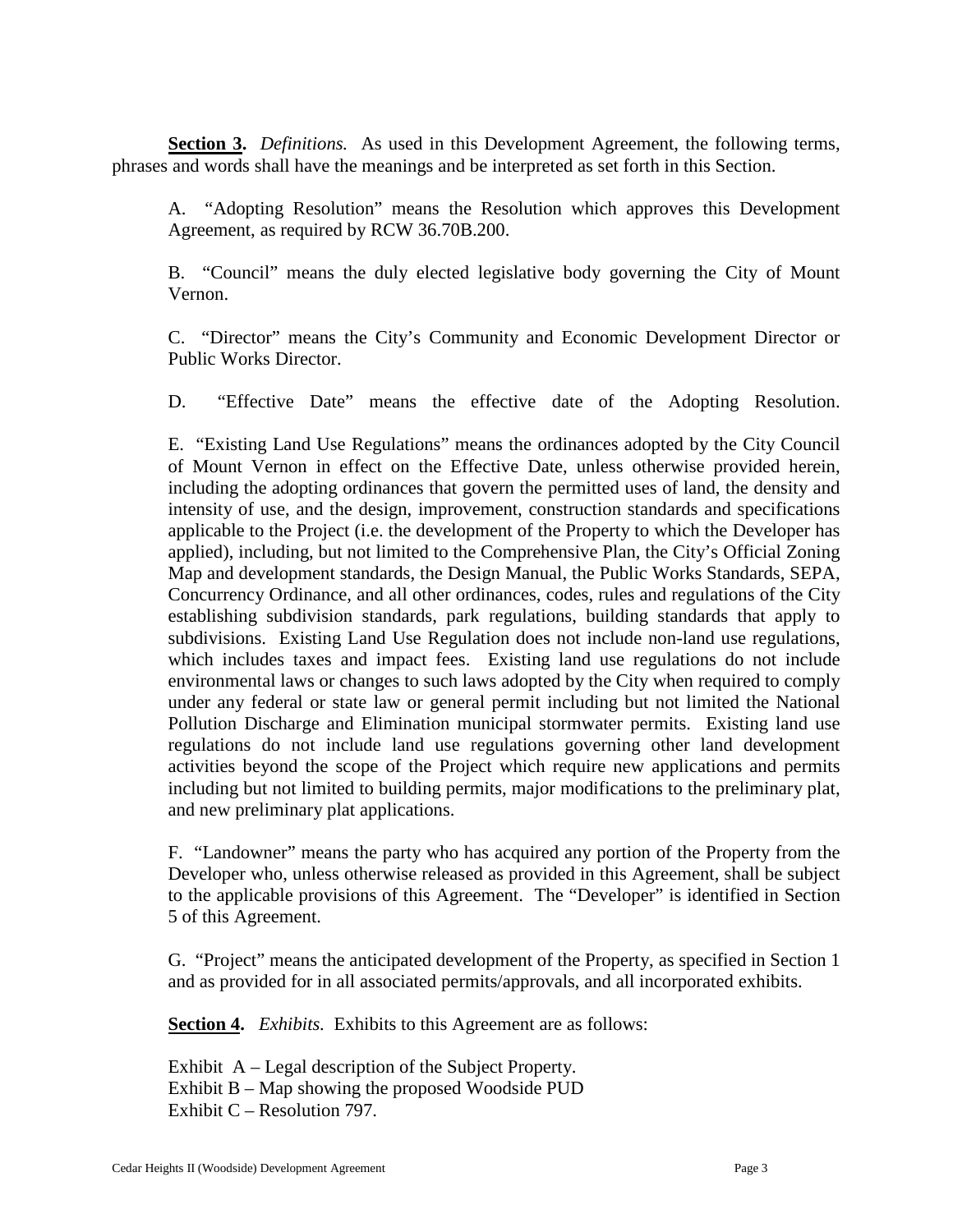**Section 5.** *Parties to Development Agreement*. The parties to this Agreement are:

A. The "City" is the City of Mount Vernon, PO Box 809, 910 Cleveland Avenue, Mount Vernon, WA 98273.

B. The "Developer" or Owner is a private enterprise which owns the Subject Property in fee, and whose principal office is located at 504 East Fairhaven Ave, Burlington WA 98233, (360) 755-9021.

C. The "Landowner." From time to time, as provided in this Agreement, the Developer may sell or otherwise lawfully dispose of a portion of the Property to a Landowner who, unless otherwise released, shall be subject to the applicable provisions of this Agreement related to such portion of the Property.

**Section 6.** *Term of Agreement.* This Agreement shall commence upon the Effective Date, and shall continue in force until November  $2<sup>nd</sup>$ , 2019; or unless terminated as provided herein. Following termination or expiration, this Agreement shall have no force and effect subject however to any post-termination obligations of the parties.

**Section 7.** *Preliminary Plat Timeline Extension.*

- A. Preliminary Plat Time Limitations. RCW 58.17.140(3)(a) states that "a final plat meeting all requirements of this chapter shall be submitted to the legislative body of the city, town, or county for approval within seven years of the date of preliminary plat approval if the date of preliminary plat approval is on or before December 31, 2014…". The development received preliminary plat approval on November 4, 2009. As such, this preliminary plat approval would expire on November 4, 2016.
- B. 2015 MVMC Amendment Related to Preliminary Plat Timeframes. In June of 2015 the Mount Vernon City Council approved amendments to Mount Vernon Municipal Code (MVMC)  $16.08.060(C)(2)$  providing a way that preliminary plat approvals can be extended for three-years "upon a showing that they have attempted in good faith to submit the final plat within the required period…" In granting an extension the Council can require that a development comply with any of the development regulations in effect at the time the extension is requested should these regulations be different than the ones the development is vested to".
- B. Considerations for Preliminary Plat Extension.
	- i. The City finds that a significant amount of plat infrastructure required to comply with preliminary plat conditions set through Resolution 797 (e.g. utility pipes, stormwater pond, and road sub-grade) have been constructed and installed.
	- ii. The City finds that the Developer has attempted in good faith to submit the final plat within the required period; and,
	- iii. The City finds that Existing Land Use Regulations as defined herein vested when a complete application was submitted for preliminary plat approved through Resolution 797 shall not be modified.
	- iv. To mitigate the reduced amount of on-street parking that this development will provide this development shall be conditioned such that the future dwelling units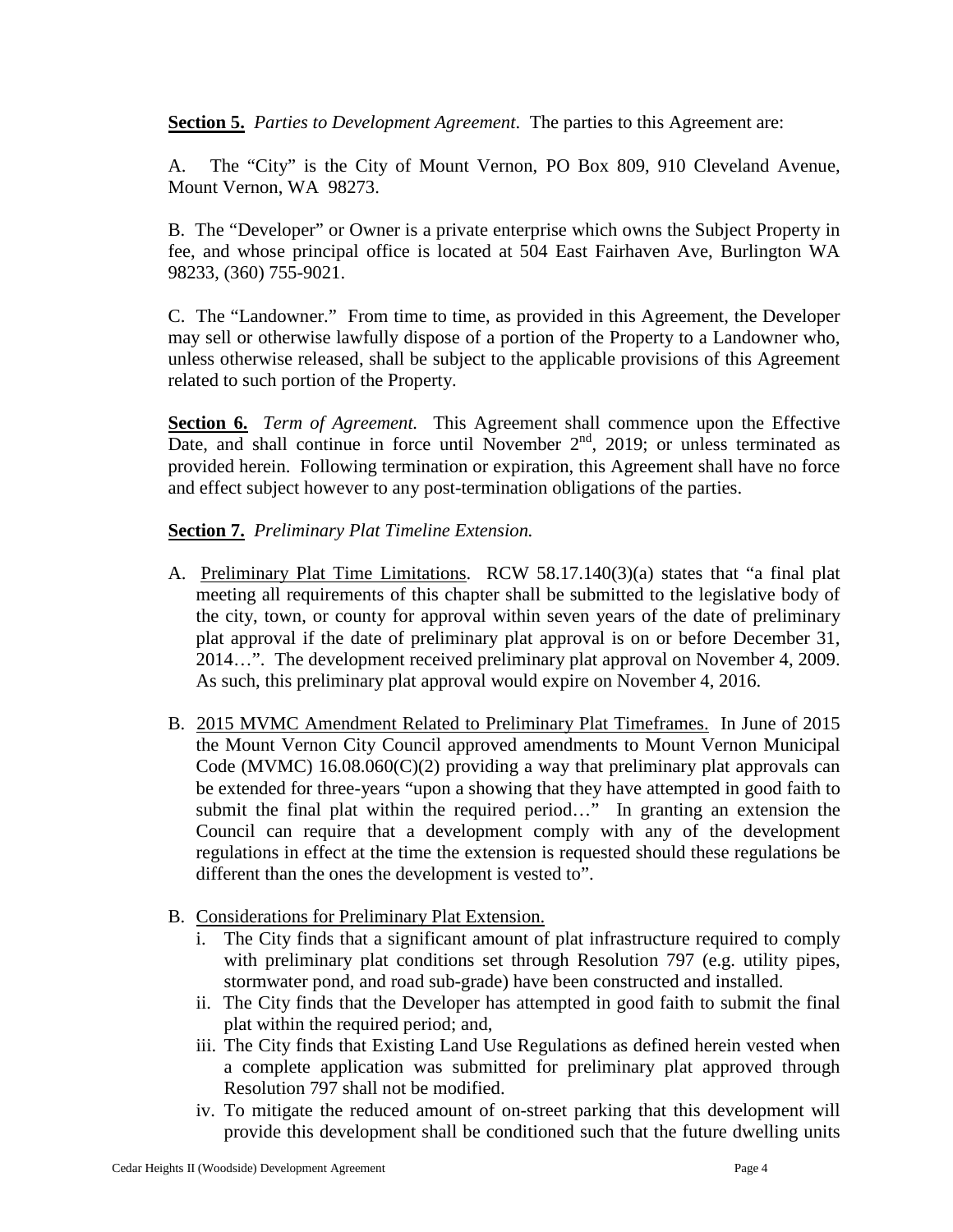are restricted to those that are 55 or older. This restriction shall be on the face of the recorded final plats.

- D. Newly Authorized Preliminary Plat Expiration Date. The City Council with the approval of Resolution \_\_\_\_\_\_ concurs with the staff findings and is extending the preliminary plat validity timeline **from** November 4, 2016 **to** November 2, 2019.
- E. All Other Requirements Not Modified. This development agreement does not change of alter any other approval that the development is subject to; including, but not limited to: the conditions of Resolution 797, the mitigation measures imposed through the SEPA process, or the previous development agreement approved with Resolution 889 regarding the timing of the roundabout at the intersection of Waugh Road and Division Street.

## **Section 8. Default.**

A. Subject to extensions of time by mutual consent in writing, failure or delay by either party or Landowner not released from this Agreement, to perform any term or provision of this Agreement shall constitute a default. In the event of alleged default or breach of any terms or conditions of this Agreement, the party alleging such default or breach shall give the other party or Landowner not less than thirty (30) days notice in writing, specifying the nature of the alleged default and the manner in which said default may be cured. During this thirty (30) day period, the party or Landowner charged shall not be considered in default for purposes of termination or institution of legal proceedings.

B. After notice and expiration of the thirty (30) day period, if such default has not been cured or is not being diligently cured in the manner set forth in the notice, the other party or Landowner to this Agreement may, at its option, institute legal proceedings pursuant to this Agreement. In addition, the City may decide to file an action to enforce the City's Codes, and to obtain penalties and costs as provided in the Mount Vernon Municipal Code for violations of this Development Agreement and the Code.

**Section 9. Termination.** This Agreement shall expire and/or terminate and be of no further force at such time all nine (9) divisions of the Woodside PUD are approved by the City and recorded with the Skagit County Auditor; or **November 2, 2019**; whichever occurs first.

**Section 10. Effect upon Termination on Developer Obligations.** Termination of this Agreement as to the Developer of the Property or any portion thereof shall not affect any of the Developer's obligations to comply with the City Comprehensive Plan and the terms and conditions or any applicable zoning code(s) or subdivision map or other land use entitlements approved with respect to the Subject Property, any other conditions of any other development specified in the Agreement to continue after the termination of this Agreement or obligations to pay assessments, liens, fees or taxes.

**Section 11. Assignment and Assumption***.* The Developer shall have the right to sell, assign or transfer this Agreement with all their rights, title and interests, and delegate its duties therein to any person, firm or corporation at any time during the term of this Agreement.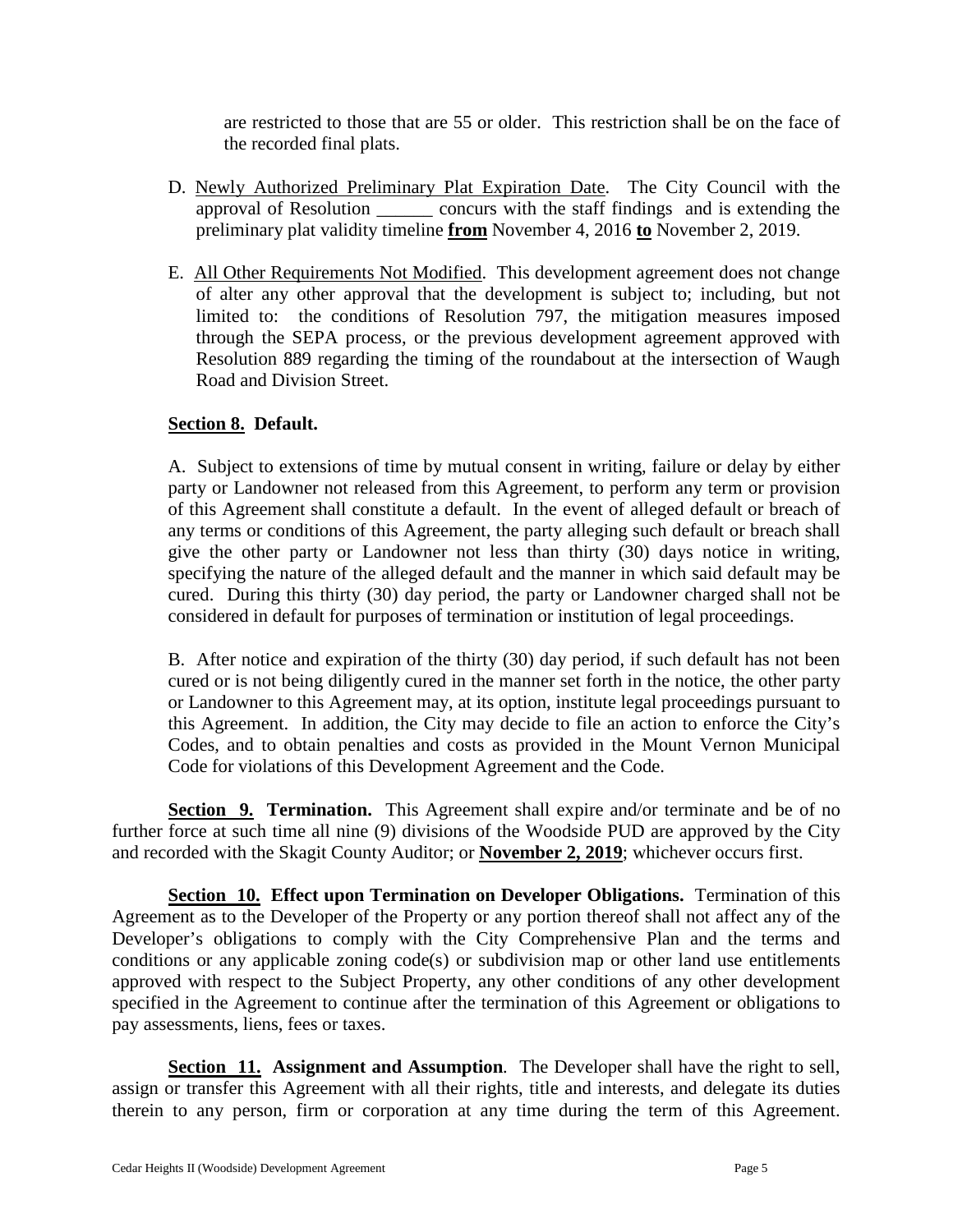Developer shall provide the City with written notice of any intent to sell, assign, or transfer all or a portion of the Subject Property, at least 30 days in advance of such action.

**Section 12. Covenants Running with the Land.** The conditions and covenants set forth in this Agreement and incorporated herein by the Exhibits shall run with the land and the benefits and burdens shall bind and inure to the benefit of the parties. The Developer, Landowner and every purchaser, assignee or transferee of an interest in the Subject Property, or any portion thereof, shall be obligated and bound by the terms and conditions of this Agreement, and shall be the beneficiary thereof and a party thereto, but only with respect to the Subject Property, or such portion thereof, sold, assigned or transferred to it. Any such purchaser, assignee or transferee shall observe and fully perform all of the duties and obligations of a Developer contained in this Agreement, as such duties and obligations pertain to the portion of the Subject Property sold, assigned or transferred to it.

**Section 13. Notices.** Notices, demands, correspondence to the City and Developer shall be sufficiently given if dispatched by pre-paid first-class mail to the addresses of the parties as designated in Section 5. Notice to the City shall be to the attention of both the City Community & Economic Development Director and the City Attorney. Notices to subsequent Landowners shall be required to be given by the City only for those Landowners who have given the City written notice of their address for such notice. The parties hereto may, from time to time, advise the other of new addresses for such notices, demands or correspondence.

**Section 14. Applicable Law.** This Agreement shall be construed and enforced in accordance with the laws of the State of Washington. Venue for any action shall lie in Skagit County Superior Court or the U.S. District Court for Western Washington.

**Section 15.** Severability. If any phrase, provision or section of this Agreement is determined by a court of competent jurisdiction to be invalid or unenforceable, or if any provision of this Agreement is rendered invalid or unenforceable according to the terms of any statute of the State of Washington which became effective after the effective date of the ordinance adopting this Development Agreement, and either party in good faith determines that such provision or provisions are material to its entering into this Agreement, that party may elect to terminate this Agreement as to all of its obligations remaining unperformed.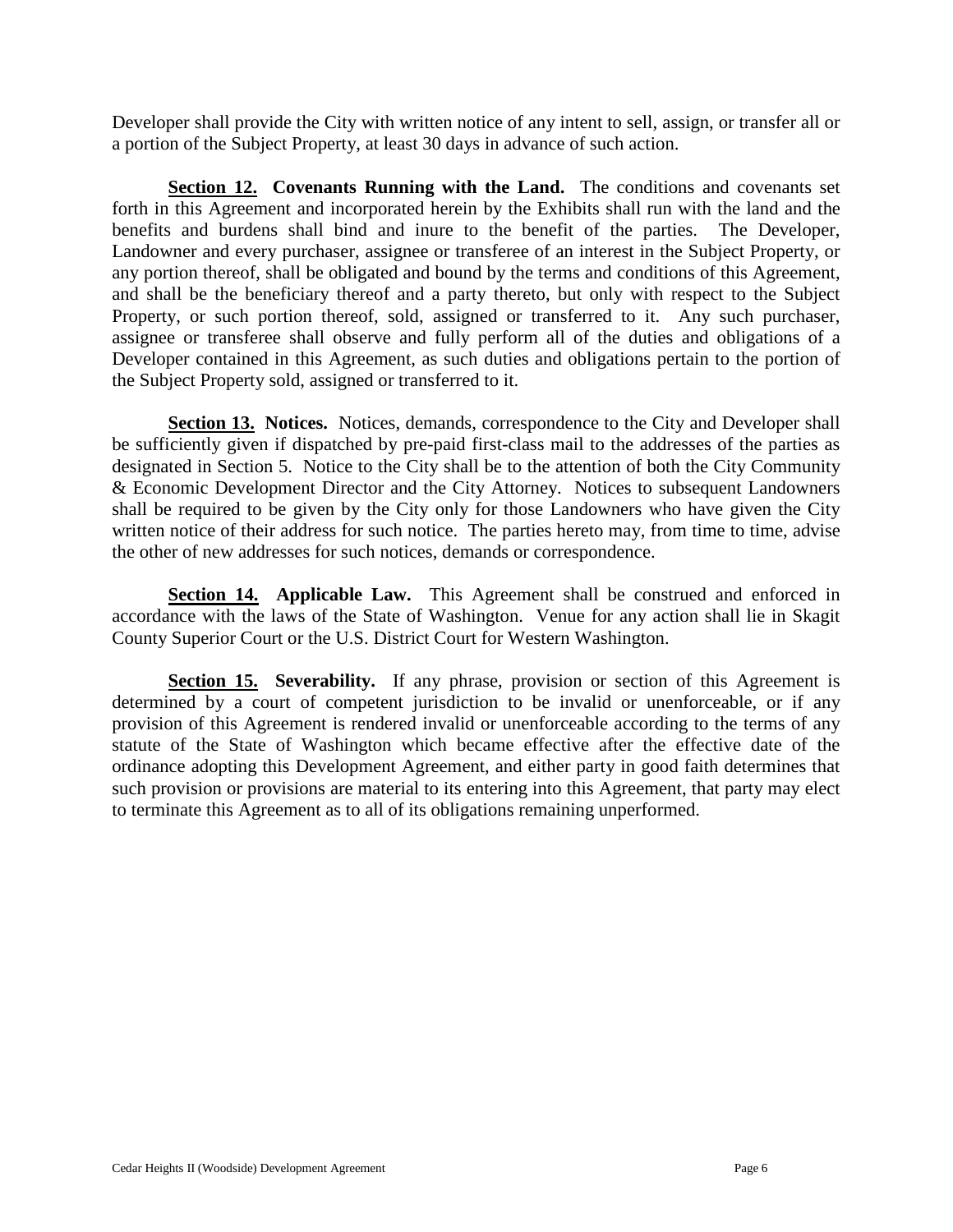**IN WITNESS WHEREOF**, the parties hereto have caused this Development Agreement to be executed as of the dates set forth below:

**SIGNED AND APPROVED** this \_\_\_\_ day of \_\_\_\_\_\_\_\_\_\_\_\_\_\_\_\_\_\_\_\_\_\_\_, 2015

## **OWNER/DEVELOPER:**

Brian Gentry, Kendra Decker, Manager of CH Creek, LLC Manager of CH Creek, LLC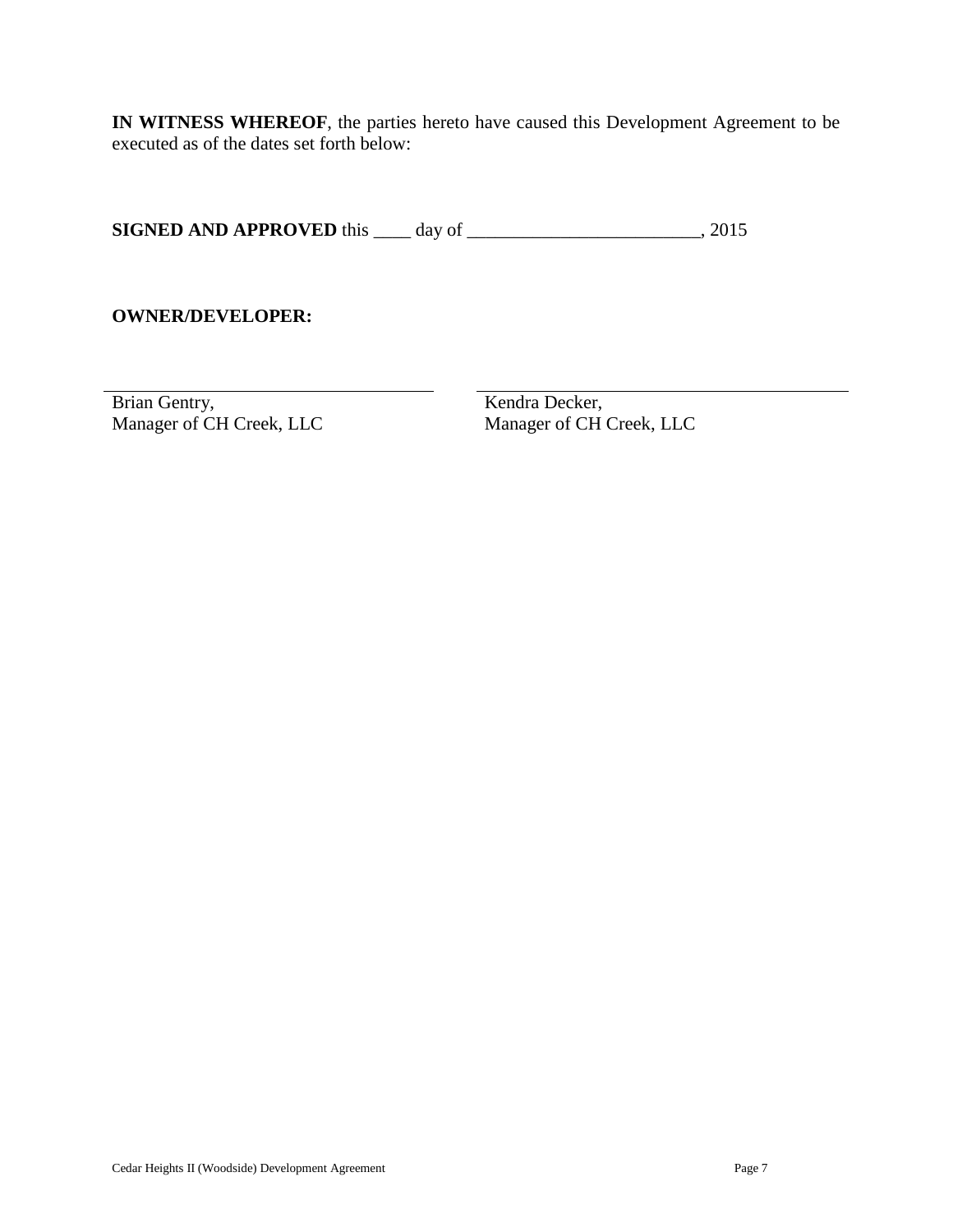# **CITY OF MOUNT VERNON:**

By \_\_\_\_\_\_\_\_\_\_\_\_\_\_\_\_\_\_\_\_\_\_\_\_\_\_\_ Jill Boudreau, Mayor

Attest:

Alicia D. Huschka, Finance Director

 $\frac{1}{\sqrt{2}}$  ,  $\frac{1}{\sqrt{2}}$  ,  $\frac{1}{\sqrt{2}}$  ,  $\frac{1}{\sqrt{2}}$  ,  $\frac{1}{\sqrt{2}}$  ,  $\frac{1}{\sqrt{2}}$  ,  $\frac{1}{\sqrt{2}}$  ,  $\frac{1}{\sqrt{2}}$  ,  $\frac{1}{\sqrt{2}}$  ,  $\frac{1}{\sqrt{2}}$  ,  $\frac{1}{\sqrt{2}}$  ,  $\frac{1}{\sqrt{2}}$  ,  $\frac{1}{\sqrt{2}}$  ,  $\frac{1}{\sqrt{2}}$  ,  $\frac{1}{\sqrt{2}}$ 

Approved as to form:

Kevin Rogerson, City Attorney

\_\_\_\_\_\_\_\_\_\_\_\_\_\_\_\_\_\_\_\_\_\_\_\_\_\_\_\_\_\_\_\_\_\_\_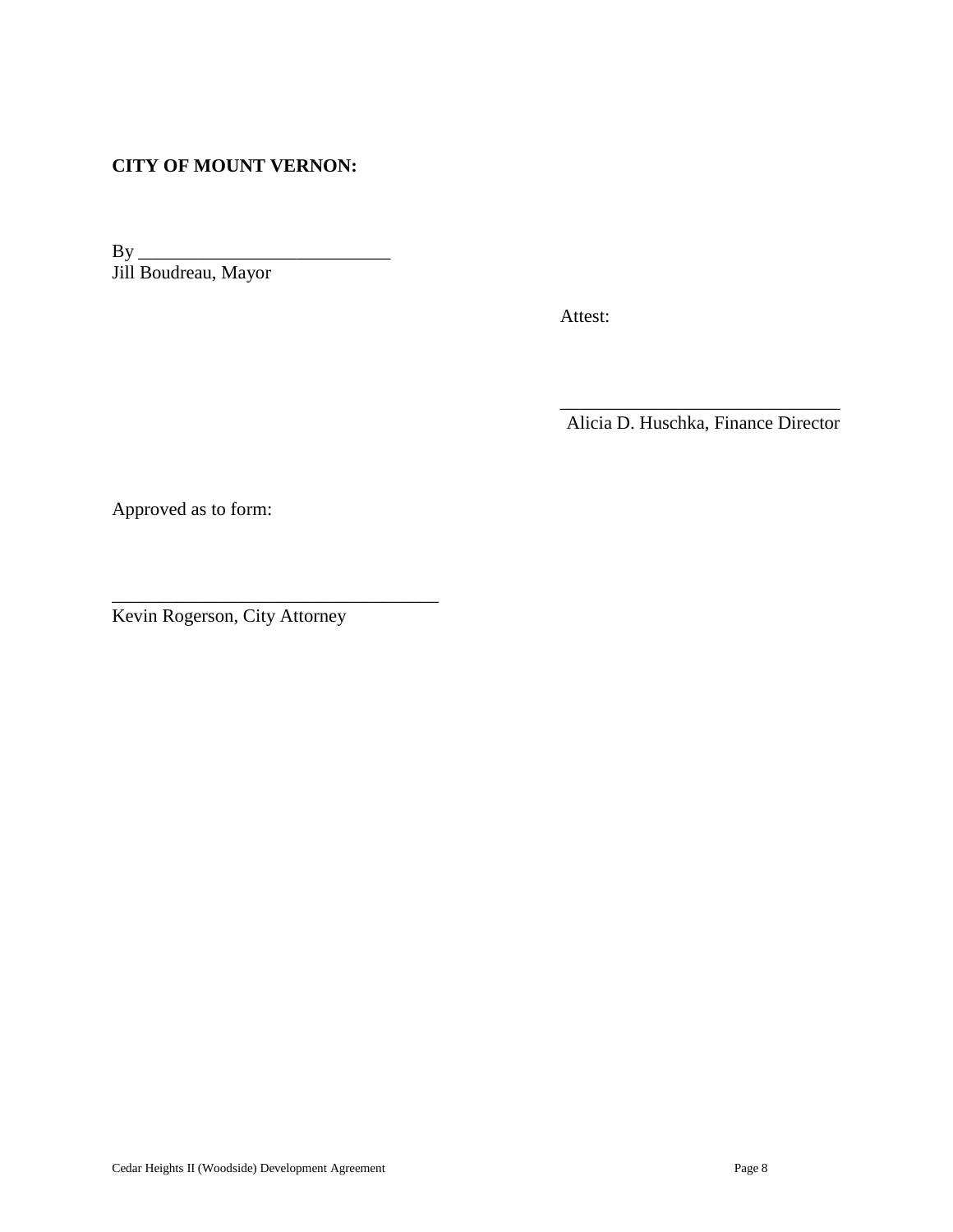# STATE OF WASHINGTON  $\overline{\phantom{a}}$  ss. COUNTY OF SKAGIT

I certify that I know or have satisfactory evidence that **Brian Gentry** is the person who appeared before me, and said person acknowledged that he signed this instrument, on oath stated that he was authorized to execute the instrument and acknowledged it as the **Manager of CH Creek LLC**, a limited liability company, to be the free and voluntary act and deed of said company, for the uses and purposes therein mentioned.

Given under my hand and official seal this \_\_\_\_\_\_ day of June 2015.

(SEAL)

| <b>Notary Public</b>   |  |
|------------------------|--|
| Residing at            |  |
| My appointment expires |  |

# STATE OF WASHINGTON ss. COUNTY OF SKAGIT

I certify that I know or have satisfactory evidence that **Kendra Decker** is the person who appeared before me, and said person acknowledged that he signed this instrument, on oath stated that he was authorized to execute the instrument and acknowledged it as the **Manager of CH Creek LLC**, a limited liability company, to be the free and voluntary act and deed of said company, for the uses and purposes therein mentioned.

Given under my hand and official seal this \_\_\_\_\_\_ day of June 2015.

(SEAL)

| Notary Public          |  |
|------------------------|--|
| Residing at            |  |
| My appointment expires |  |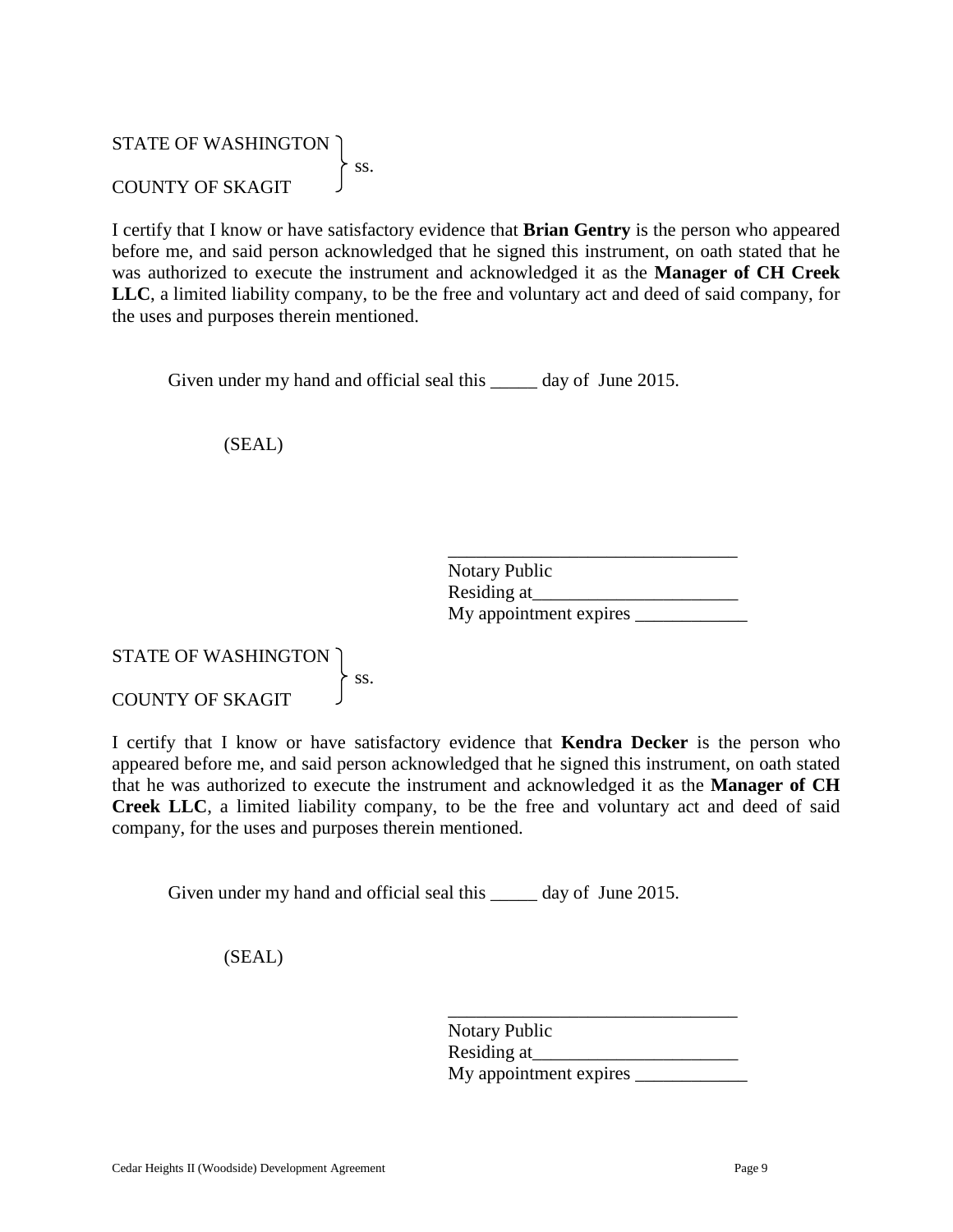# **EXHIBIT A**

### **Legal Description of Property**

#### **PARCEL "A"**

LOT 2, SHORT PLAT NO. PL01-0579, APPROVED JANUARY 31, 2002, AND RECORDED FEBRUARY 1. 2002, UNDER AUDITOR'S FILE NO. 200202010016; AND BEING A PORTION OF THE WEST 1/2 OF THE SOUTHEAST 1/4 OF SECTION 22, TOWNSHIP 34 NORTH, RANGE 4 EAST, W.M.

### PARCEL "B"

THE WEST 1/2 OF THE NORTHWEST 1/4 OF THE SOUTHEAST 1/4 OF SECTION 22, TOWNSHIP 34 NORTH, RANGE 4 EAST, W.M.,

EXCEPT COUNTY ROADS.

AND EXCEPT THE EAST 295 FEET THEREOF.

**PARCEL "C"** 

THAT PORTION OF THE WEST 1/2 OF THE WEST 1/2 OF THE SOUTHEAST 1/4 OF SECTION 22. TOWNSHIP 34 NORTH, RANGE 4 EAST, W.M., DESCRIBED AS FOLLOWS:

BEGINNING AT THE NORTHEAST CORNER OF SAID SUBDIVISION: THENCE WEST ALONG THE NORTH LINE OF SAID SUBDIVISION, 130 FEET: THENCE SOUTH PARALLEL TO THE EAST LINE OF SAID SUBDIVISION, 1,290 FEET; THENCE EAST PARALLEL TO THE NORTH LINE OF SAID SUBDIVISION, 130 FEET: THENCE NORTH ALONG THE EAST LINE OF SAID SUBDIVISION, 1,290 FEET TO THE POINT OF BEGINNING,

EXCEPT COUNTY ROAD ALONG THE NORTH LINE THEREOF.

AND ALSO EXCEPT THE FOLLOWING:

THAT PORTION OF THE WEST 1/2 OF THE WEST 1/2 OF THE SOUTHEAST 1/4 OF SECTION 22, TOWNSHIP 34 NORTH, RANGE 4 EAST, W.M., DESCRIBED AS FOLLOWS:

BEGINNING AT THE NORTHEAST CORNER OF THE SOUTHEAST 1/4 (EAST 1/4 CORNER) OF SAID SECTION 22, TOWNSHIP 34 NORTH, RANGE 4 EAST, W.M.;

THENCE NORTH 89°13'31" WEST ALONG THE NORTH LINE OF SAID SOUTHEAST 1/4 FOR A DISTANCE OF 2,022.72 FEET, MORE OR LESS, TO THE NORTHEAST CORNER OF SAID WEST 1/2 OF THE WEST 1/2 OF THE SOUTHEAST 1/4;

THENCE SOUTH 0°32'00" WEST ALONG THE EAST LINE OF SAID WEST 1/2 OF THE WEST 1/2 OF THE SOUTHEAST 1/4 FOR A DISTANCE OF 30.00 FEET, MORE OR LESS, TO THE NORTH RIGHT OF WAY MARGIN OF DIVISION STREET AND BEING THE TRUE POINT OF BEGINNING;

THENCE CONTINUE SOUTH 0°32'00" WEST ALONG THE EAST LINE FOR A DISTANCE OF 122.50 FEET; THENCE NORTH 89°27'56" WEST FOR A DISTANCE OF 93.46 FEET:

THENCE NORTH 10°48'57" EAST FOR A DISTANCE OF 95.46 FEET TO A POINT OF CURVATURE; THENCE ALONG THE ARC OF SAID CURVE TO THE RIGHT, CONCAVE TO THE SOUTHEAST, HAVING A RADIUS OF 35.00 FEET, THROUGH A CENTRAL ANGLE OF 79°57'32", AN ARC DISTANCE OF 48.84 FEET, MORE OR LESS, TO A POINT OF TANGENCY ON SAID SOUTH RIGHT OF WAY MARGIN OF DIVISION STREET AT A POINT BEARING NORTH 89°13'31" WEST FROM THE TRUE POINT OF **BEGINNING:**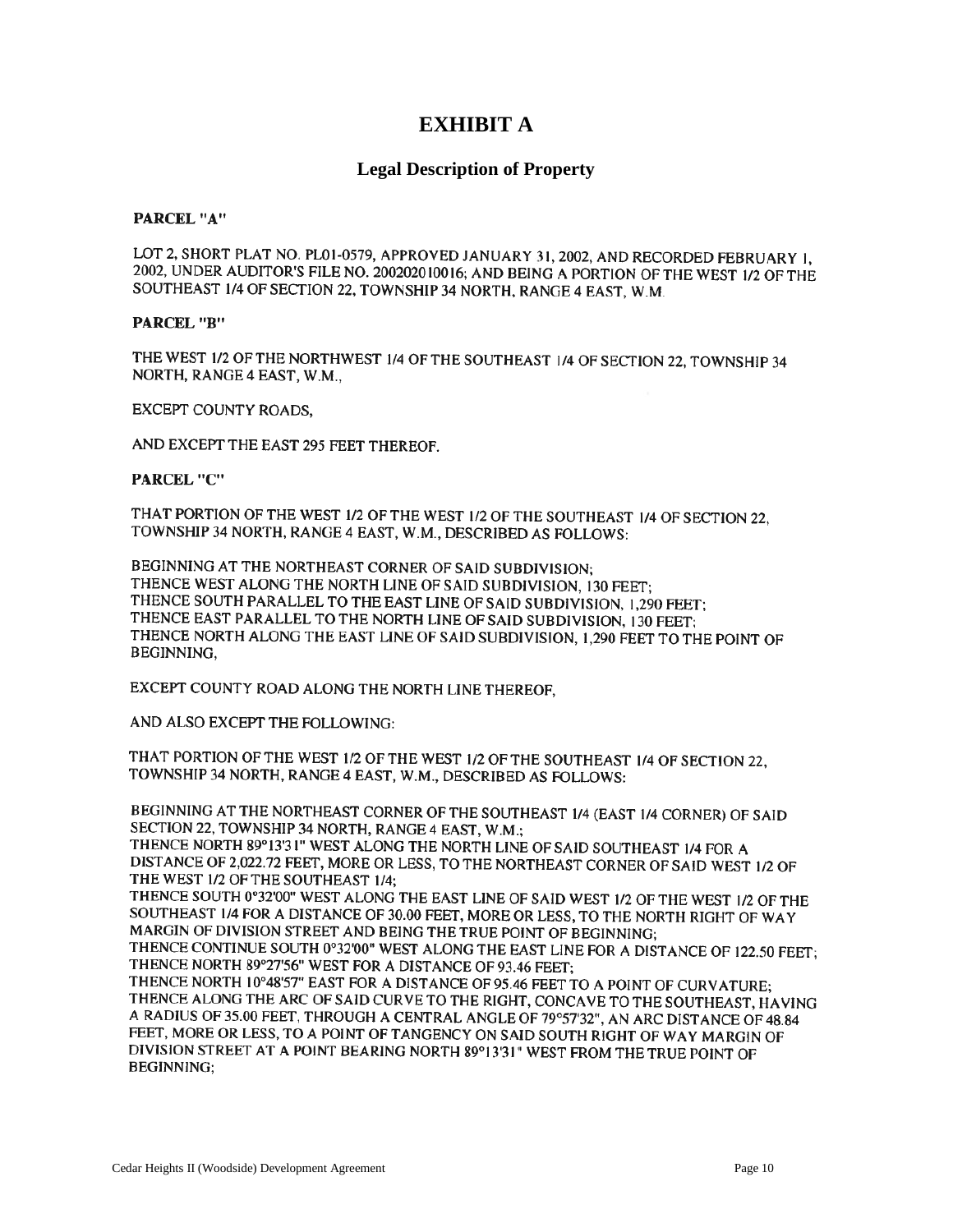THENCE SOUTH 89°13'31" EAST ALONG SAID SOUTH RIGHT OF WAY MARGIN FOR A DISTANCE OF 41.84 FEET, MORE OR LESS, TO THE TRUE POINT OF BEGINNING.

#### **PARCEL "D"**

THAT PORTION OF THE WEST 1/2 OF THE WEST 1/2 OF THE SOUTHEAST 1/4, SECTION 22, TOWNSHIP 34 NORTH, RANGE 4 EAST, W.M., DESCRIBED AS FOLLOWS:

BEGINNING AT THE NORTHEAST CORNER OF SAID SUBDIVISION THENCE WEST ALONG THE NORTH LINE OF SAID SUBDIVISION 130 FEET TO THE TRUE POINT OF **BEGINNING;** THENCE CONTINUING WEST ALONG THE NORTH LINE OF SAID SUBDIVISION 165 FEET; THENCE SOUTH PARALLEL TO THE EAST LINE OF SAID SUBDIVISION 1.320 FEET: THENCE EAST PARALLEL TO THE NORTH LINE OF SAID SUBDIVISION 165 FEET: THENCE NORTH PARALLEL TO THE EAST LINE OF SAID SUBDIVISION 1.320 FEET TO THE TRUE POINT OF BEGINNING:

#### EXCEPT COUNTY ROAD.

ALL OF THE ABOVE BEING SUBJECT TO AND TOGETHER WITH EASEMENTS, RESERVATIONS, RESTRICTIONS, COVENANTS, LIENS, LEASES, COURT CAUSES AND OTHER INSTRUMENTS OF RECORD.

ALL SITUATE IN THE CITY OF MOUNT VERNON, COUNTY OF SKAGIT, STATE OF WASHINGTON.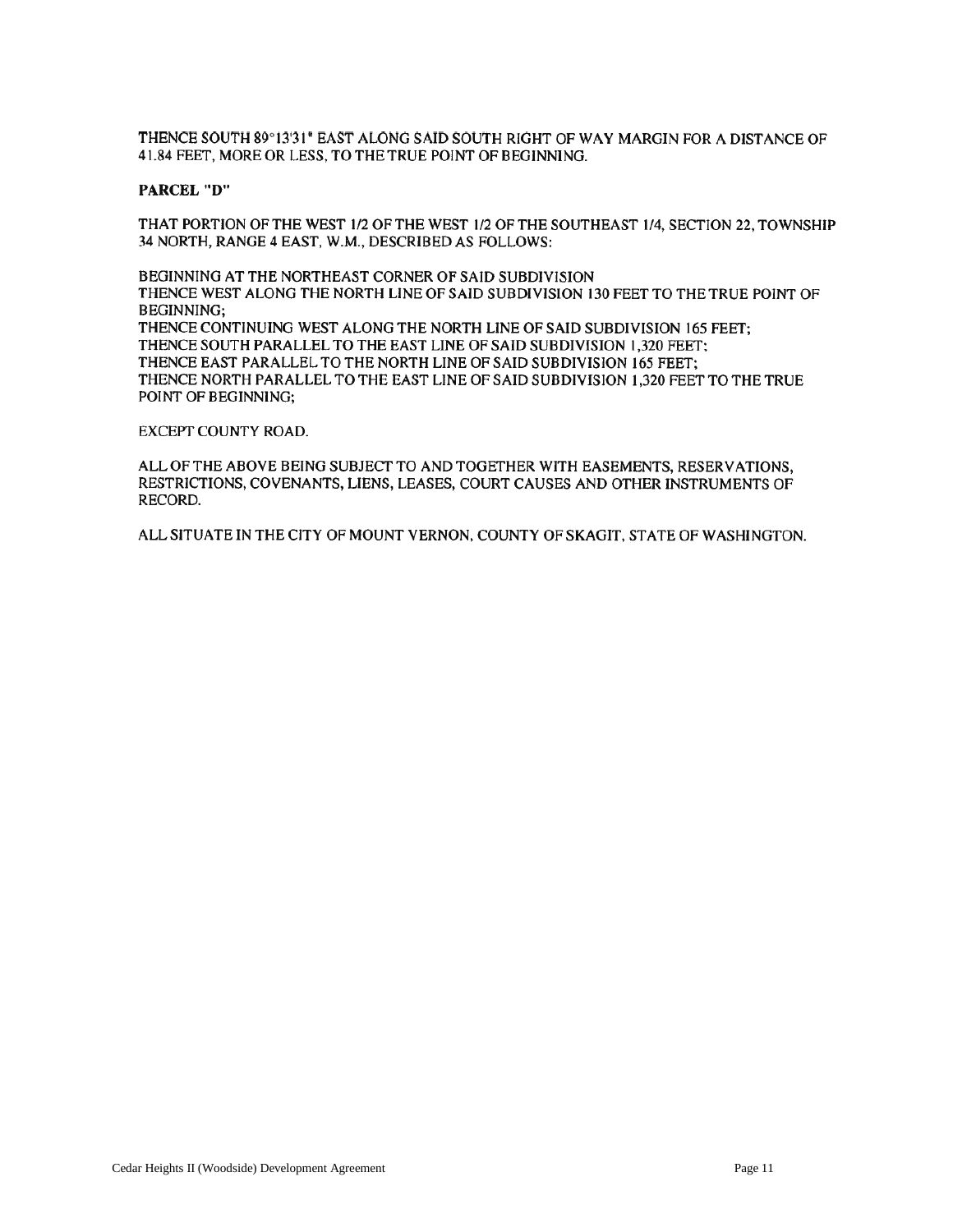# **EXHIBIT B**

Maps showing the proposed Woodside residential development (for illustrative purposes only)

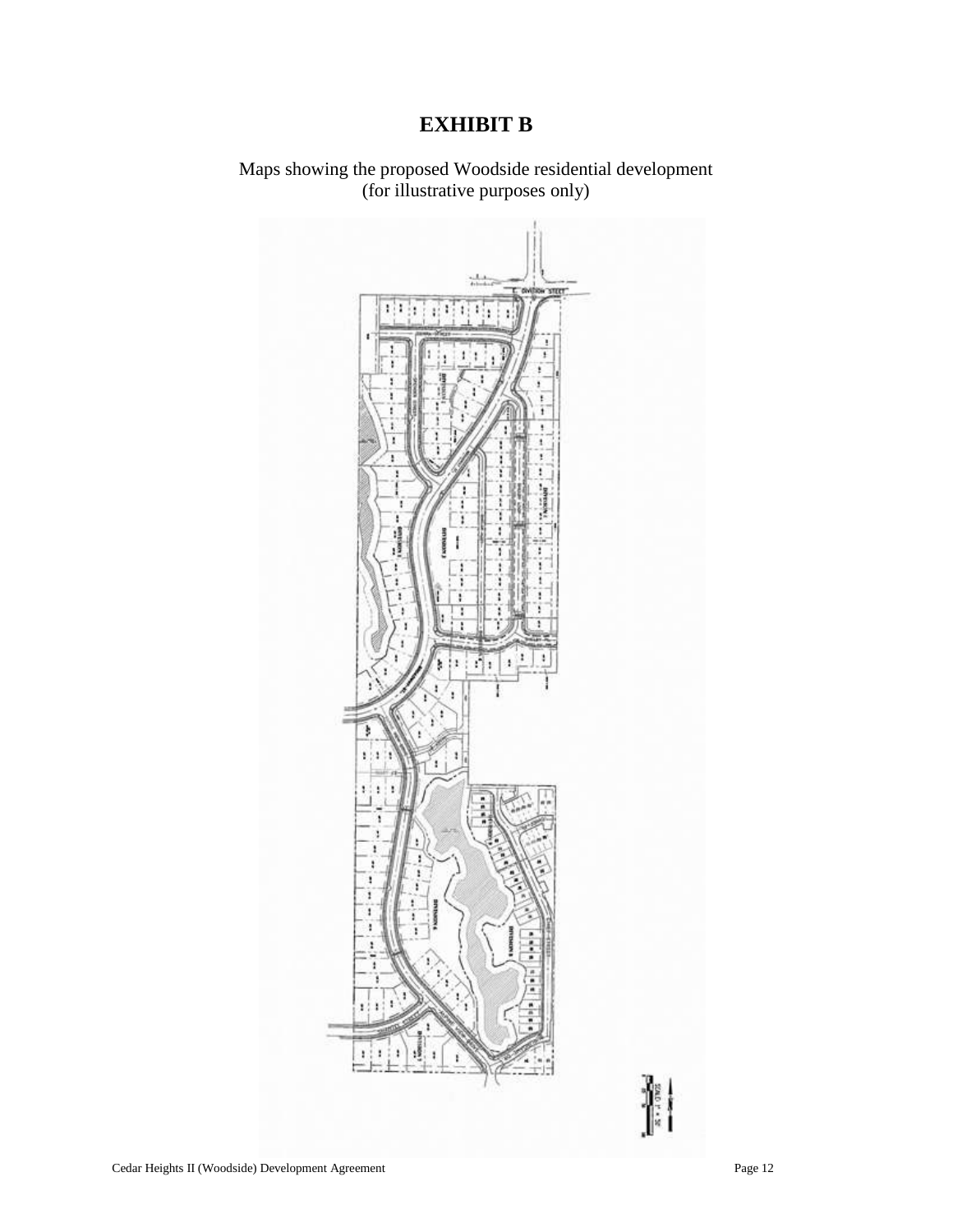# **EXHIBIT C**

Resolution 797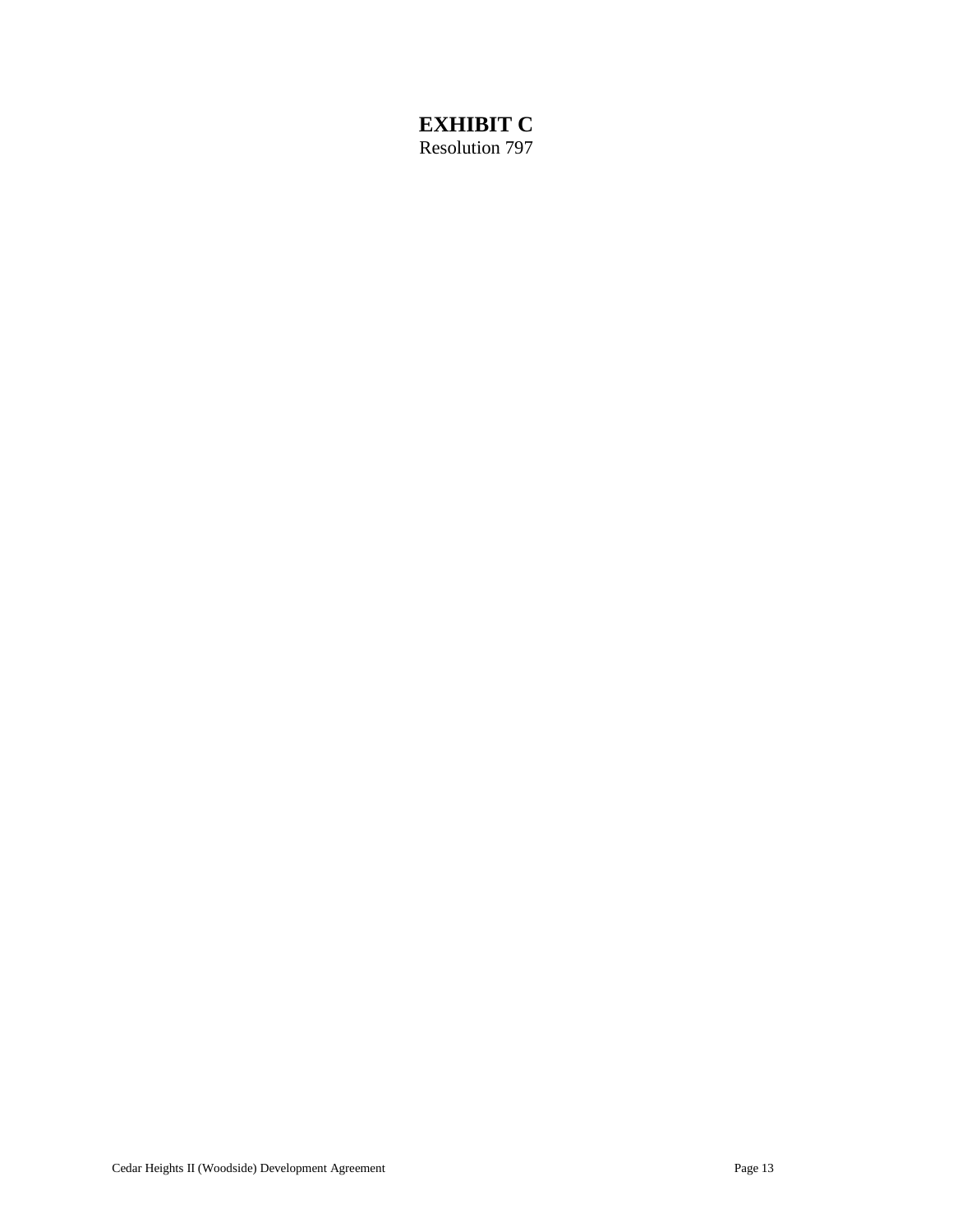### **RESOLUTION NO. 797**

## A RESOLUTION PERTAINING TO SUBDIVISION CONTROL AND ACCEPTING THE CEDAR HEIGHTS PHASE 2 PRELIMINARY PLAT / PLANNED UNIT DEVELOPMENT PURSUANT TO CHAPTER 16.08 OF THE MOUNT VERNON **MUNICIPAL CODE.**

WHEREAS, an application for approval of a Preliminary Plat / Planned Unit Development of a proposed 197-lot subdivision has been made pursuant to Chapters 16.08 of the Mount Vernon Municipal Code (MVMC) by the owner of the real property described in Exhibit 'A' which comprises approximately 37.6 acres in Mount Vernon, Washington; and

WHEREAS, notices of the time, location and purpose of a public hearing for the purpose of giving approval, conditional approval, or disapproval of the Preliminary Plat were sent pursuant to Chapter 14.05; and

WHEREAS, pursuant to Chapter 16.08 of the Mount Vernon Municipal Code, a public hearing was conducted before the Mount Vernon Hearing Examiner on October 1, 2009; and

WHEREAS, a Preliminary Plat / Planned Unit Development map, Exhibit 'B', has been reviewed by the Hearing Examiner; and

WHEREAS, the City of Mount Vernon issued a Mitigated Determination of Non-Significance (MDNS) on June 23, 2009; and

WHEREAS, the Hearing Examiner recommends, based on Findings of Fact, Conclusions of Law and Recommendations listed within his recommendation, Preliminary Plat approval with conditions listed in the accompanying Exhibit 'C'.

# NOW, THEREFORE, BE IT RESOLVED BY THE CITY COUNCIL OF THE CITY OF MOUNT VERNON, WASHINGTON AS FOLLOWS:

That said Preliminary Plat known and described as CEDAR HEIGHTS PHASE 2 PLAT has been presented, as shown on the plat plan included as Exhibit 'B', attached hereto and made a part hereof by reference as though fully set forth, for acceptance, approval, and filing and is hereby accepted, approved, and ordered filed subject to the conditions listed in Exhibit 'C', attached hereto and made a part hereof by reference as though fully set forth herein. The real property comprising such plat is hereby described in Exhibit 'A', attached hereto and made a part hereof by reference as though fully set forth.

Dated this 4th day of November, 2009:

Bud Norris, Mayor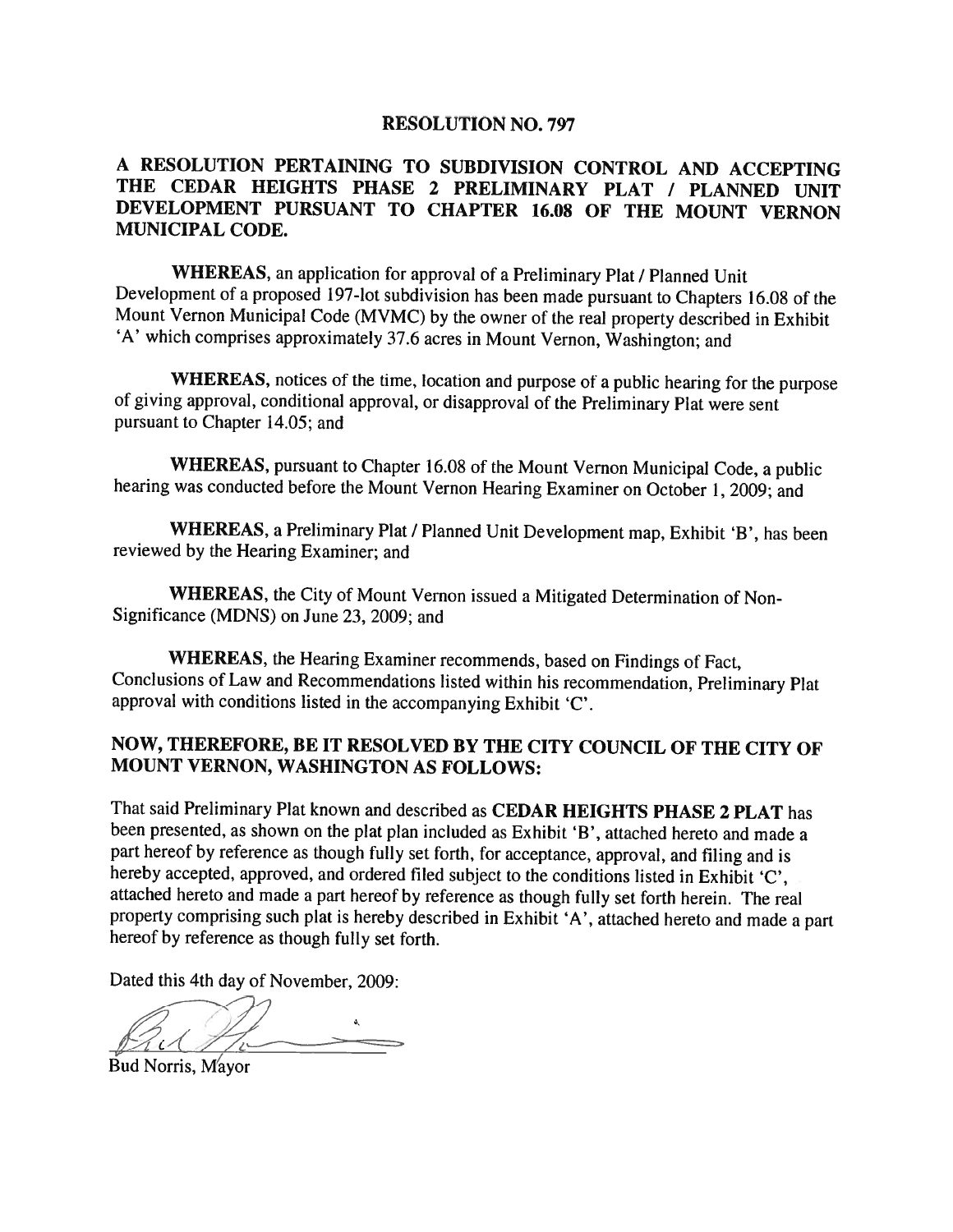Attest:

aurichtential

Alicia D. Huschka, Finance Director

Approved as to form:

Kevin Rogerson, City Attorney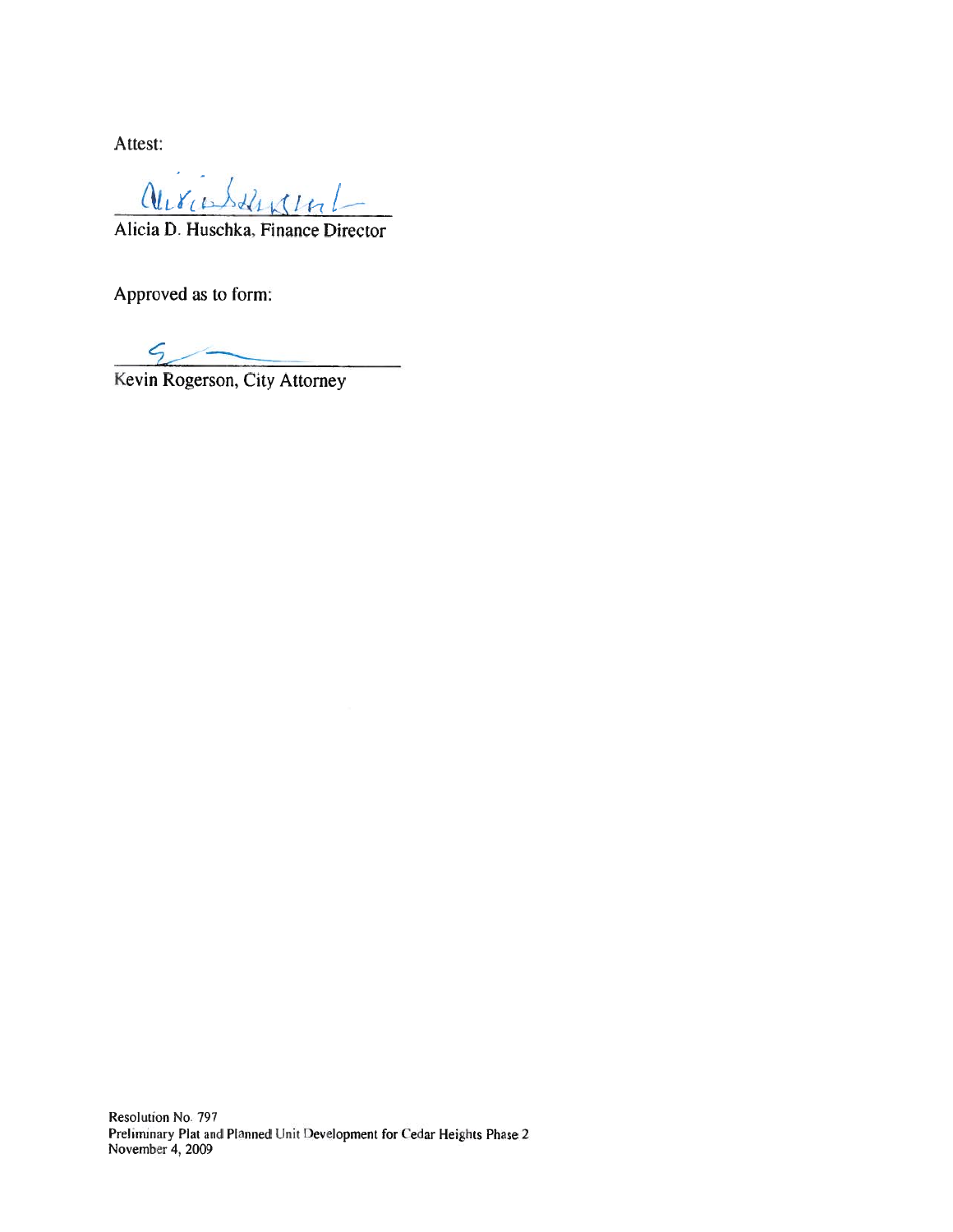# **EXHIBIT 'A'**

### PARCEL "A"

LOT 2, SHORT PLAT NO. PL01-0579, APPROVED JANUARY 31, 2002, AND RECORDED FEBRUARY 1, 2002, UNDER AUDITOR'S FILE NO. 200202010016; AND BEING A PORTION OF THE WEST 1/2 OF THE SOUTHEAST 1/4 OF SECTION 22, TOWNSHIP 34 NORTH, RANGE 4 EAST, W.M.

### **PARCEL "B"**

THE WEST 1/2 OF THE NORTHWEST 1/4 OF THE SOUTHEAST 1/4 OF SECTION 22, TOWNSHIP 34 NORTH, RANGE 4 EAST, W.M.,

EXCEPT COUNTY ROADS,

AND EXCEPT THE EAST 295 FEET THEREOF.

### **PARCEL "C"**

THAT PORTION OF THE WEST 1/2 OF THE WEST 1/2 OF THE SOUTHEAST 1/4 OF SECTION 22, TOWNSHIP 34 NORTH, RANGE 4 EAST, W.M., DESCRIBED AS FOLLOWS:

BEGINNING AT THE NORTHEAST CORNER OF SAID SUBDIVISION; THENCE WEST ALONG THE NORTH LINE OF SAID SUBDIVISION, 130 FEET; THENCE SOUTH PARALLEL TO THE EAST LINE OF SAID SUBDIVISION, 1,290 FEET; THENCE EAST PARALLEL TO THE NORTH LINE OF SAID SUBDIVISION, 130 FEET: THENCE NORTH ALONG THE EAST LINE OF SAID SUBDIVISION, 1,290 FEET TO THE POINT OF BEGINNING,

EXCEPT COUNTY ROAD ALONG THE NORTH LINE THEREOF,

AND ALSO EXCEPT THE FOLLOWING:

THAT PORTION OF THE WEST 1/2 OF THE WEST 1/2 OF THE SOUTHEAST 1/4 OF SECTION 22, TOWNSHIP 34 NORTH, RANGE 4 EAST, W.M., DESCRIBED AS FOLLOWS:

BEGINNING AT THE NORTHEAST CORNER OF THE SOUTHEAST 1/4 (EAST 1/4 CORNER) OF SAID SECTION 22, TOWNSHIP 34 NORTH, RANGE 4 EAST, W.M.;

THENCE NORTH 89°13'31" WEST ALONG THE NORTH LINE OF SAID SOUTHEAST 1/4 FOR A DISTANCE OF 2,022.72 FEET, MORE OR LESS, TO THE NORTHEAST CORNER OF SAID WEST 1/2 OF THE WEST 1/2 OF THE SOUTHEAST 1/4;

THENCE SOUTH 0°32'00" WEST ALONG THE EAST LINE OF SAID WEST 1/2 OF THE WEST 1/2 OF THE SOUTHEAST 1/4 FOR A DISTANCE OF 30.00 FEET, MORE OR LESS, TO THE NORTH RIGHT OF WAY MARGIN OF DIVISION STREET AND BEING THE TRUE POINT OF BEGINNING;

THENCE CONTINUE SOUTH 0°32'00" WEST ALONG THE EAST LINE FOR A DISTANCE OF 122.50 FEET; THENCE NORTH 89°27'56" WEST FOR A DISTANCE OF 93.46 FEET;

THENCE NORTH 10°48'57" EAST FOR A DISTANCE OF 95.46 FEET TO A POINT OF CURVATURE; THENCE ALONG THE ARC OF SAID CURVE TO THE RIGHT, CONCAVE TO THE SOUTHEAST, HAVING A RADIUS OF 35.00 FEET, THROUGH A CENTRAL ANGLE OF 79°57'32", AN ARC DISTANCE OF 48.84 FEET, MORE OR LESS, TO A POINT OF TANGENCY ON SAID SOUTH RIGHT OF WAY MARGIN OF DIVISION STREET AT A POINT BEARING NORTH 89°13'31" WEST FROM THE TRUE POINT OF BEGINNING: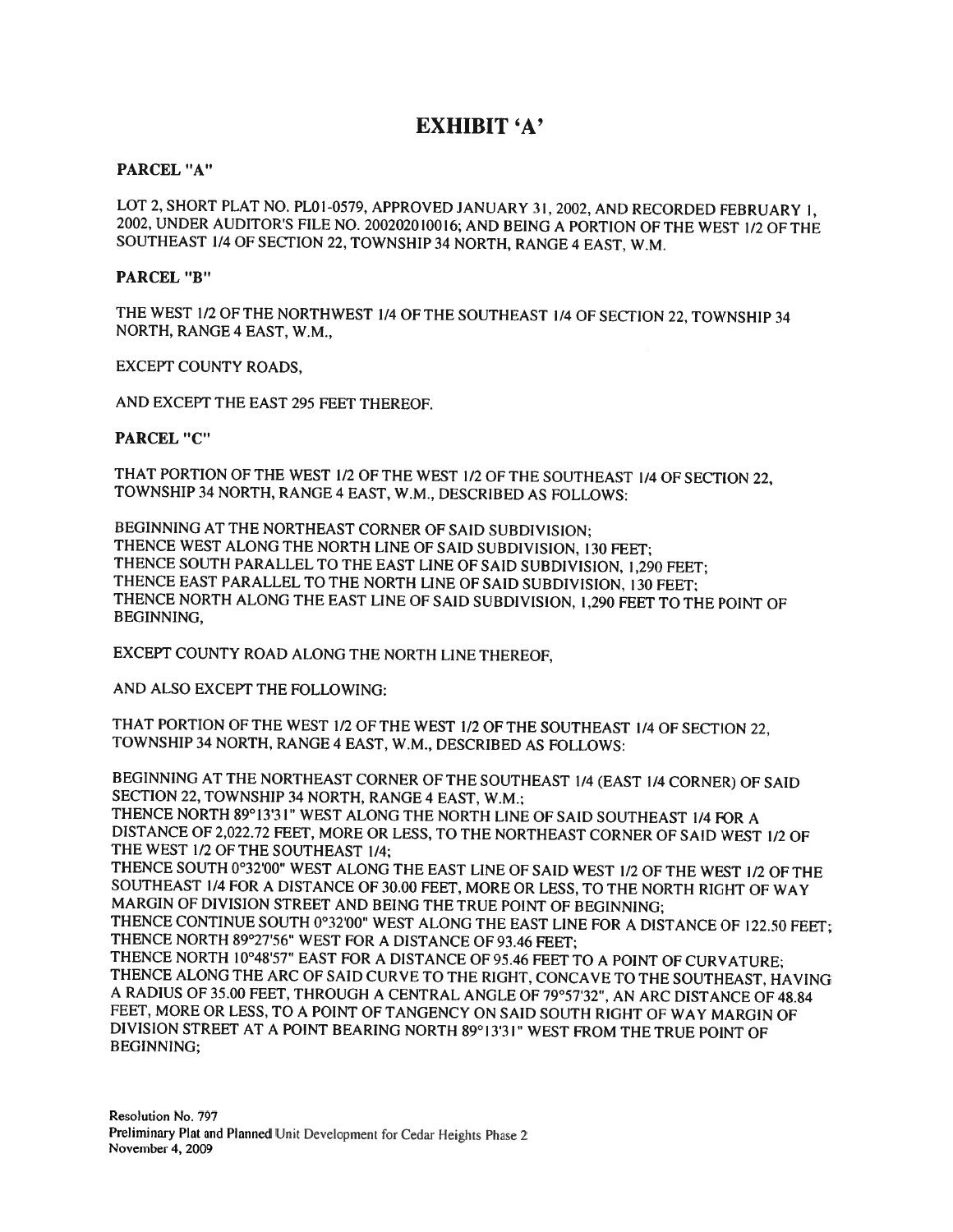THENCE SOUTH 89°13'31" EAST ALONG SAID SOUTH RIGHT OF WAY MARGIN FOR A DISTANCE OF 41.84 FEET, MORE OR LESS, TO THE TRUE POINT OF BEGINNING.

### **PARCEL "D"**

THAT PORTION OF THE WEST 1/2 OF THE WEST 1/2 OF THE SOUTHEAST 1/4, SECTION 22, TOWNSHIP 34 NORTH, RANGE 4 EAST, W.M., DESCRIBED AS FOLLOWS:

BEGINNING AT THE NORTHEAST CORNER OF SAID SUBDIVISION THENCE WEST ALONG THE NORTH LINE OF SAID SUBDIVISION 130 FEET TO THE TRUE POINT OF **BEGINNING:** THENCE CONTINUING WEST ALONG THE NORTH LINE OF SAID SUBDIVISION 165 FEET; THENCE SOUTH PARALLEL TO THE EAST LINE OF SAID SUBDIVISION 1,320 FEET; THENCE EAST PARALLEL TO THE NORTH LINE OF SAID SUBDIVISION 165 FEET: THENCE NORTH PARALLEL TO THE EAST LINE OF SAID SUBDIVISION 1,320 FEET TO THE TRUE POINT OF BEGINNING;

#### EXCEPT COUNTY ROAD.

ALL OF THE ABOVE BEING SUBJECT TO AND TOGETHER WITH EASEMENTS, RESERVATIONS, RESTRICTIONS, COVENANTS, LIENS, LEASES, COURT CAUSES AND OTHER INSTRUMENTS OF RECORD.

ALL SITUATE IN THE CITY OF MOUNT VERNON, COUNTY OF SKAGIT, STATE OF WASHINGTON.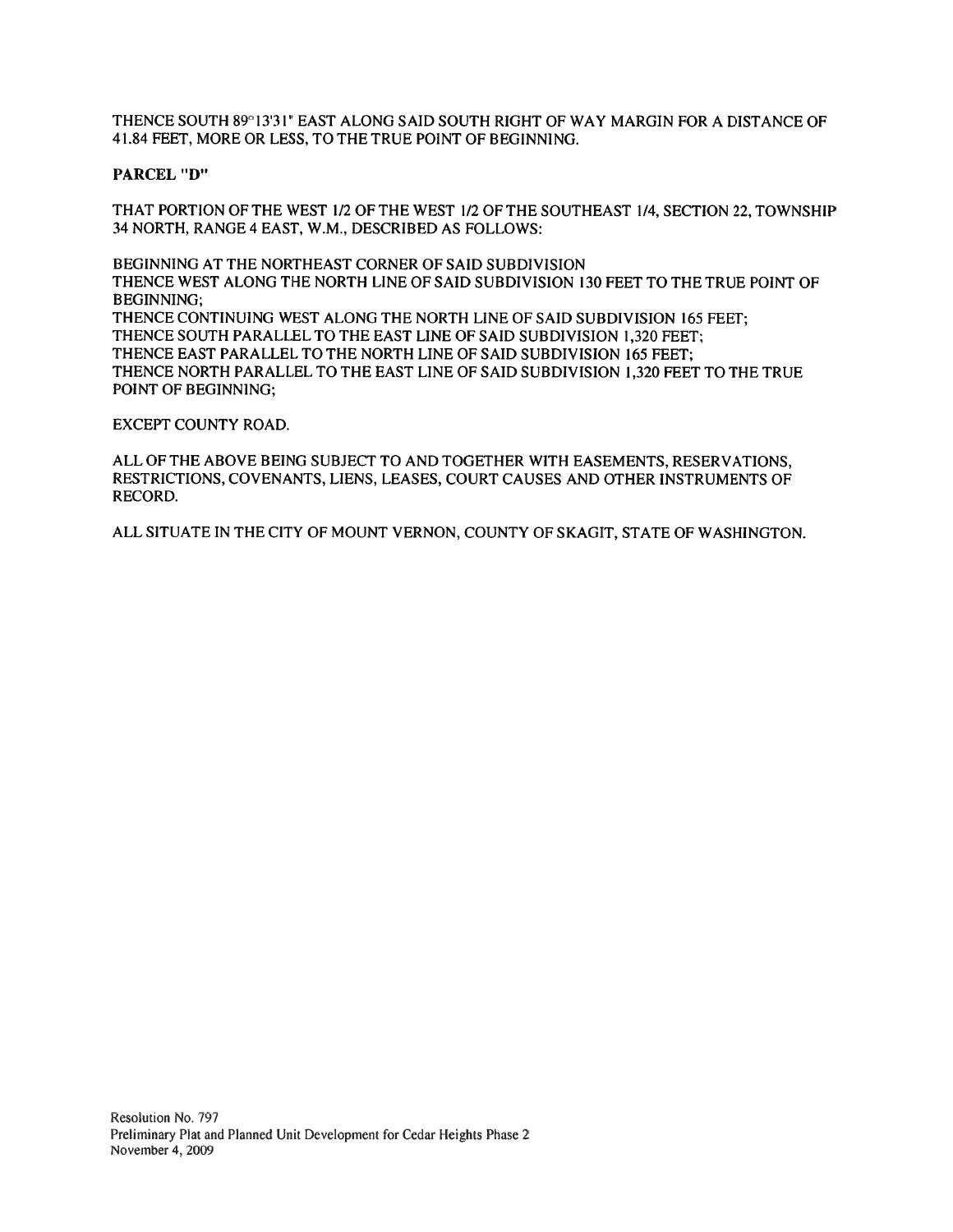**EXHIBIT 'B'** 



Resolution No. 797 Preliminary Plat and Planned Unit Development for Cedar Heights Phase 2 November 4, 2009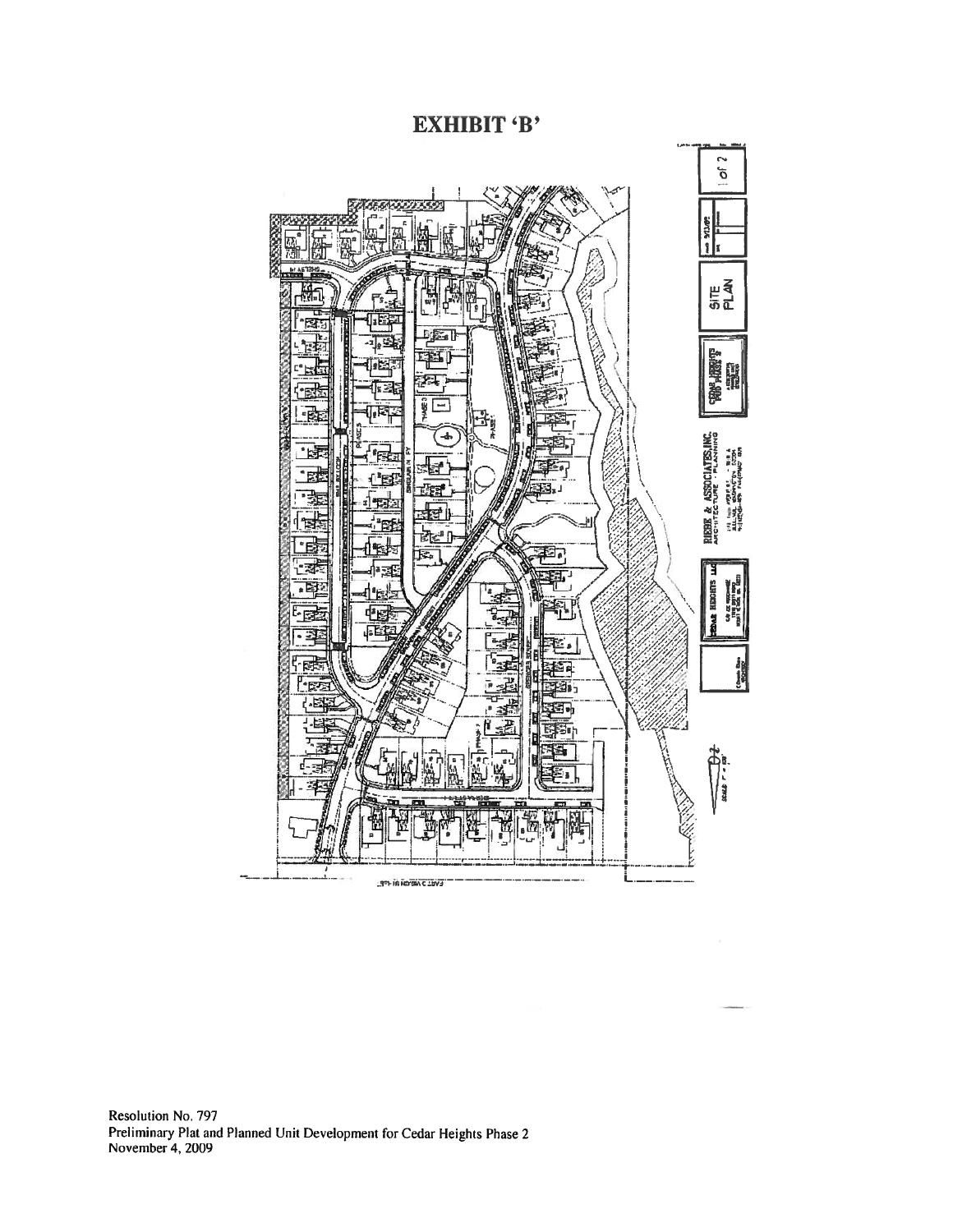

Resolution No. 797 Preliminary Plat and Planned Unit Development for Cedar Heights Phase 2<br>November 4, 2009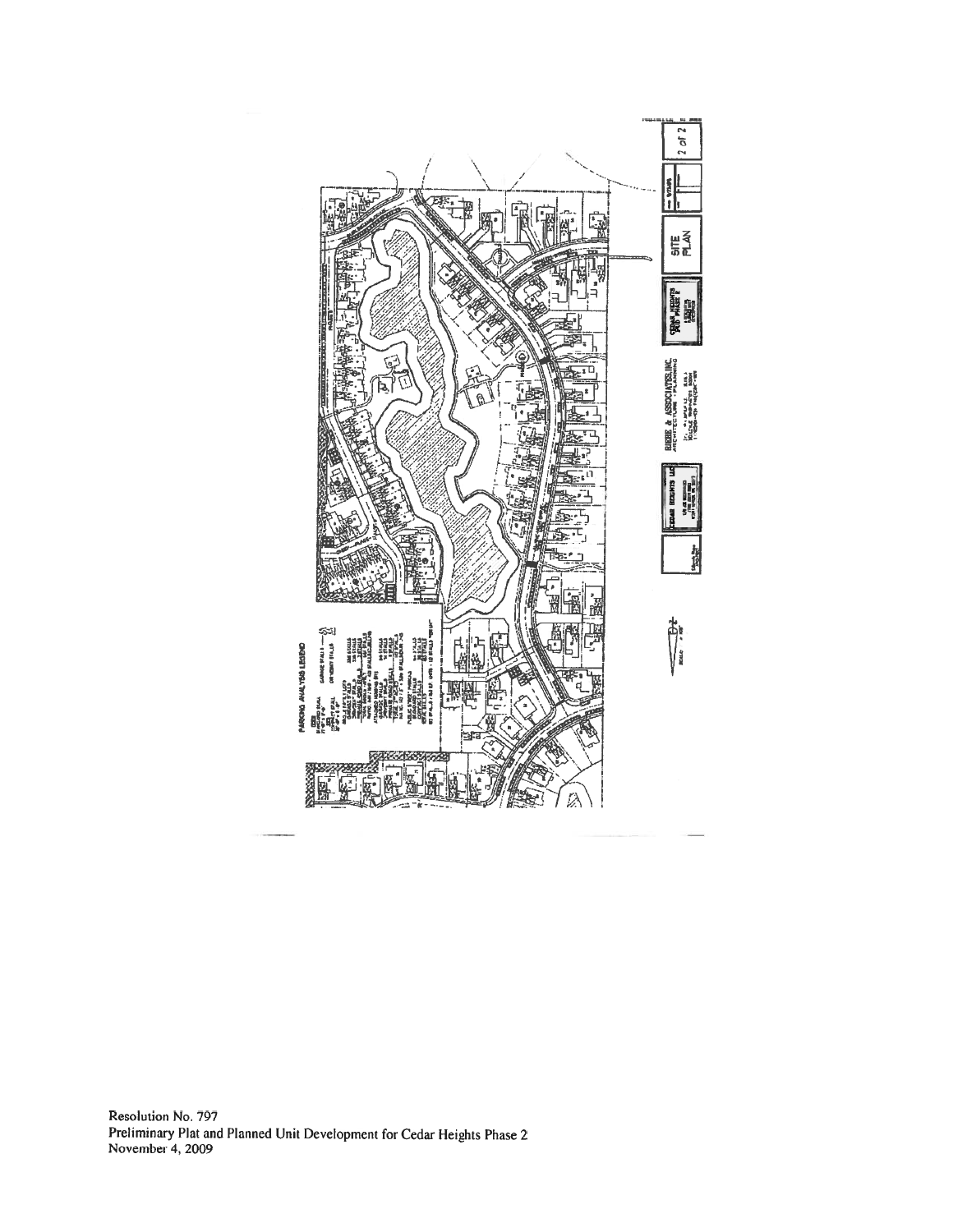# **EXHIBIT 'C'**

# **CONDITIONS OF APPROVAL**

## **1.0 General Conditions**

- 1.01 The Conditions, Covenants, and Restrictions (CC&R) shall include a requirement that CC&R revisions must be approved by the City of Mount Vernon.
- 1.02 A Homeowners' Association for the entire Cedar Heights Phase 2 PUD shall be formed, the administration of which shall be outlined in the Conditions, Covenants, and Restrictions prior to recording the Final Plat for Division 1.
- 1.03 The Purchase and Sale Agreement for each lot shall include a disclosure statement that the purchaser is advised a Homeowners' Association will be in effect and the responsibility for participating in the association is a requirement of purchase of the land.
- 1.04 The landscape plan for the Waugh/Division roundabout and associated medians shall be approved by the City of Mount Vernon Parks and Recreation Department prior to installation. Landscape installation may be deferred for seasonal considerations with posting of a bond in accordance with Mount Vernon Municipal Code.
- 1.05 Construction and landscape installation of the Waugh/Division roundabout and associated medians shall be approved prior to recording the Final Plat for Division I.

## **2.0 Project Phasing Conditions**

- 2.01 Phasing shall be as shown on the "Phasing Plan Approved by the City of Vernon," sheet IA, dated September 24, 2009.
- 2.02 Division 1 shall be the first phase and Divisions 8 and 9 shall be the last two phases.
- 2.03 Following the complete establishment of Division 1 infrastructure and amenities, as depicted on plan IA, dated September 24, 2009, and the dedication of rights-of-ways and easements as indicated therein, subsequent phases need not be in numerical order as shown on the Phasing Plan, provided that the infrastructure (road, sidewalks, utilities, and stormwater facilities), common areas, and amenities of the intervening phases shall be provided in numerical order. All phases regardless of the order of their development, shall provide vehicular, pedestrian, and utility connections to Division 1.
- 2.04 A proposed division construction timeline shall be provided to the Community and Economic Development Department Engineering Division at the time of application for Division 1 Fill and Grade Permit.
- 2.05 The following are conditions related to phasing:
	- 2.05.1 Division 1, prior to recording Final Plat, except as noted:
		- 2.05.1.1 Division I shall be the first phase developed.
		- 2.05.1.2 Division 1 shall include construction of Broadway Street from East Division Street to its connection to Broadway Street in Cedar Heights I PUD.
		- 2.05.1.3 Landscaping along East Division Street shall be included in Division 1.
		- 2.05.1.4 Construction of the roundabout and medians and installation of roundabout and median landscaping shall be included in Division 1.
		- 2.05.1.5 Mitigation Plan for wetland impacts shall be fully implemented prior to recording the Final Plat for Division 1.
		- 2.05.1.6 Provide pond as-built and Performance Report and Dam Safety Report.
		- 2.05.1.7 Clearing and grading activity to occur within Division 1 and as required to meet the conditions of Division 1.
	- 2.05.2 Division 2, prior to recording Final Plat, except as noted:

Resolution No. 797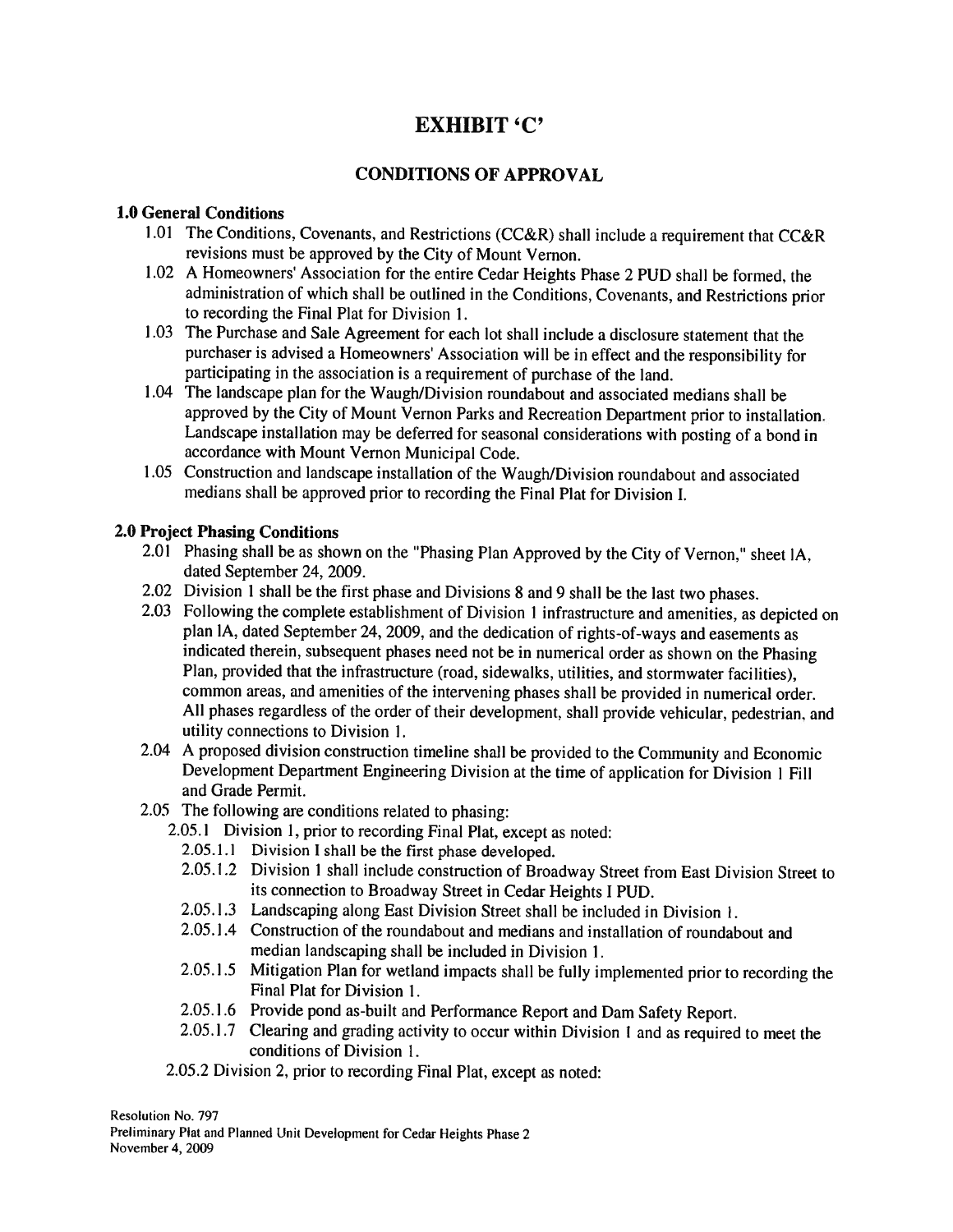- 2.05.2.1 Provide pond as-built and Performance Report and Dam Safety Report.
- 2.05.2.2 Dedicate pond to City of Mount Vernon.
- 2.05.2.3 Provide pond maintenance bond, to remain until a minimum of one year after the recording of the Final Plat of the last division.
- 2.05.2.4 Clearing and grading activity to occur within Division 2 and as required to meet the conditions of Division 2.
- 2.05.3 Division 3, prior to recording Final Plat, except as noted:
	- 2.05.3.1 Complete full length of Sinclair Alley to Shelby Place.
	- 2.05.3.2 Complete Shelby Place to Broadway Street.
	- 2.05.3.3 Clearing and grading activity to occur within Division 3 and as needed to construct Sinclair Alley and Shelby Place, and to meet the conditions of Division 3.
- 2.05.4 Division 4, prior to recording Final Plat, except as noted:
	- 2.05.4.1 Sanitary sewer stub to provide connection for future development shall be provided to the east property line at Shelby Place.
	- 2.05.4.2 Clearing and grading activity to occur within Division 4 and to meet the conditions of Division 4.
- 2.05.5 Division 5, prior to recording Final Plat, except as noted:
	- 2.05.5.1 Complete Shelby Loop connection to Shelby Place.
	- 2.05.5.2 If Division 5 precedes Division 4, Shelby Loop and Shelby Place shall be completed to the connection with Broadway Street.
	- 2.05.5.3 Sanitary sewer stub to provide connection for future development shall be provided to the east property line in the approximate location of Lot 8.
	- 2.05.5.4 Clearing and grading activity to occur within Division 5, and to meet the conditions of Division 5.
- 2.05.6 Division 6, prior to recording Final Plat, except as noted:
	- 2.05.6.1 Complete Alpine View Drive to Shantel Street
	- 2.05.6.2 Complete Shantel Street to Cedar Heights Phase I PUD; construction shall include street end, sidewalks, storm system not installed with Cedar Heights I PUD Phase 2
	- 2.05.6.3 Clearing and grading activity to occur within Division 6 and as needed for the construction of Shantel Street, and to meet the conditions of Division 6.
- 2.05.7 Division 7, prior to recording Final Plat, except as noted:
	- 2.05.7.1 Complete Alpine View Drive to Eaglemont.
	- 2.05.7.2 Complete Burlingame Drive to its connection with the adjoining plat on the east.
	- 2.05.7.3 If Division 7 precedes Division 6 complete Shantel Street to Cedar Heights Phase I PUD; construction shall include street end, sidewalks, storm system not installed with Cedar Heights I PUD Phase 2
	- 2.05.7.4 Clearing and grading activity to occur within Division 7, and to meet the conditions of Division 7.
- 2.05.8 Division 8, prior to recording Final Plat, except as noted:
	- 2.05.8.1 Provide a fire department approved turn-around at the north end of Chief Street.
	- 2.05.8.2 Install six-foot, decorative wood fence, as approved by the Community and Economic Development Department, along the perimeter of Division 8 along the property boundary, prior to recording the Final Plat.
	- Sanitary sewer stub to provide connection for future development shall be provided 2.05.8.3 to the east property line at Burlingame Drive.
- 2.05.8.4 Clearing and grading activity to occur within Division 8, and to meet the conditions of Division 8.
- 2.05.9 Division 9, prior to recording Final Plat, except as noted:

Resolution No. 797 Preliminary Plat and Planned Unit Development for Cedar Heights Phase 2 November 4, 2009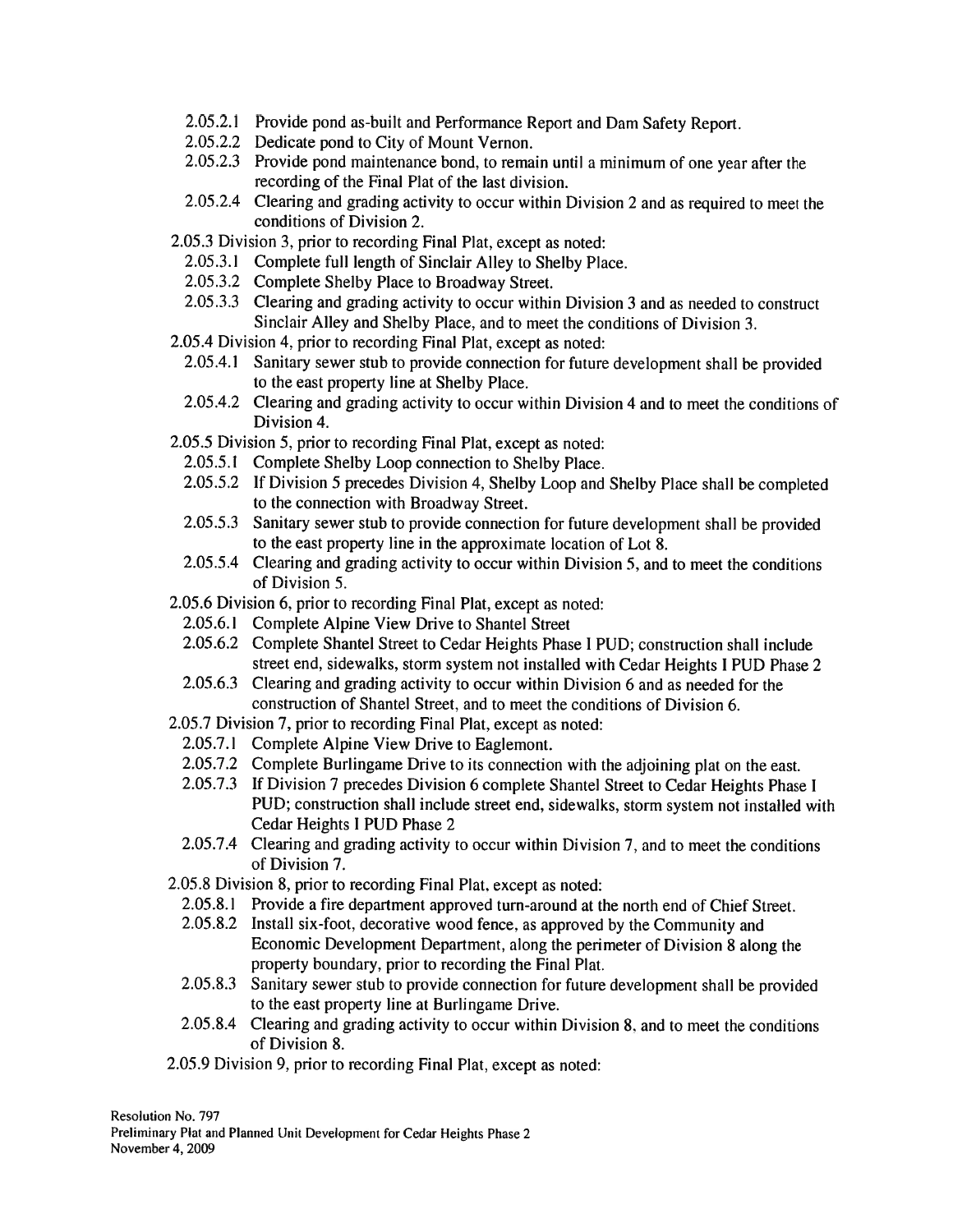- 2.05.9.1 Install pedestrian path in wetland buffer as approved.
- 2.05.9.2 Install six-foot, decorative wood fence, as approved by the Community and Economic Development Department, along the perimeter of Division 9 along the property boundary, prior to recording the Final Plat.

### **3.0 Site Plan Conditions**

- 3.01 A 50-foot wide right-of-way shall be provided for Broadway Street to accommodate arterial standard development.
- 3.02 Where sidewalks are located in easements across front yards of lots, the building setback shall be a minimum of 10 feet from the back of sidewalk. Covered porches and stairs may not project into the front setback area.
- 3.03 All Type 2 streets shall have physical components such as curb bulb-outs and painted curbs, limiting parking to one side of the street. Plan of curb bulb-out locations shall be approved by the Community and Economic Development Department Engineering Division.
- 3.04 Where it abuts the neighboring property, Chief Street shall be separated from the 6 foot cedar fence by a curb and sidewalk and have signs stating parking is of limited duration, for example, "Limit 12 Hour Maximum Parking for Guests Only."
- 3.05 Addition of a sidewalk to the preliminary plan requires shifting adjacent buildings approximately 6 feet to the west. This revision will require the alteration of the design of the subject buildings. The revised configuration of these buildings must meet all applicable critical area and zoning standards. Failure to meet these requirements after relocation may result in a reduction in the number of allowed units for the proposal. All risks associated with the relocation and the potential reduction in the number of allowable units shall be borne by the applicant. A revised plan, subject to approval by the Community and Economic Development Department, shall be submitted prior to application for construction permits.
- 3.06 An access easement on Chief Street, providing a future right-of-way dedication to the City of Mount Vernon, shall be recorded for a potential future street connection to the east. The location of the easement shall be recorded on the face of the plat prior to recording the Final Plat of Division 8. Future use of this easement shall be at the sole discretion of the City of Mount Vernon.

### 4.0 Architecture and Project Design Conditions

- 4.01 Mount Vernon Design Standards and Guidelines are applicable to the project (17.70 MVMC), except where building architecture has been approved in conjunction with the PUD approval. Structures shall be constructed as shown on building elevations, P-1 through P-16, dated 4/14/09 and site plans, 1 of 2 and 2 of 2, dated 9/23/09. Minor architectural modifications may be allowed as noted below in 4.02.
- 4.02 The planned unit development plan shall note that the residences thereon constitute an innovative residential development and must be constructed substantially as shown on the planned unit development plan. Modifications to architectural designs shall only reflect minor adjustments in building design to accommodate site conditions, minor revisions on floor plans and/or other similar circumstances. Changes shall not alter the architectural character or details of the design as proposed on the submissions identified in 4.01 above. Sales agreements and titles for land and residences sold in innovative residential developments shall note this restriction.
- 4.03 The Conditions, Covenants, and Restrictions shall include a mechanism for application, review, and approval by the Homeowners' Association of proposed design modifications by property owners.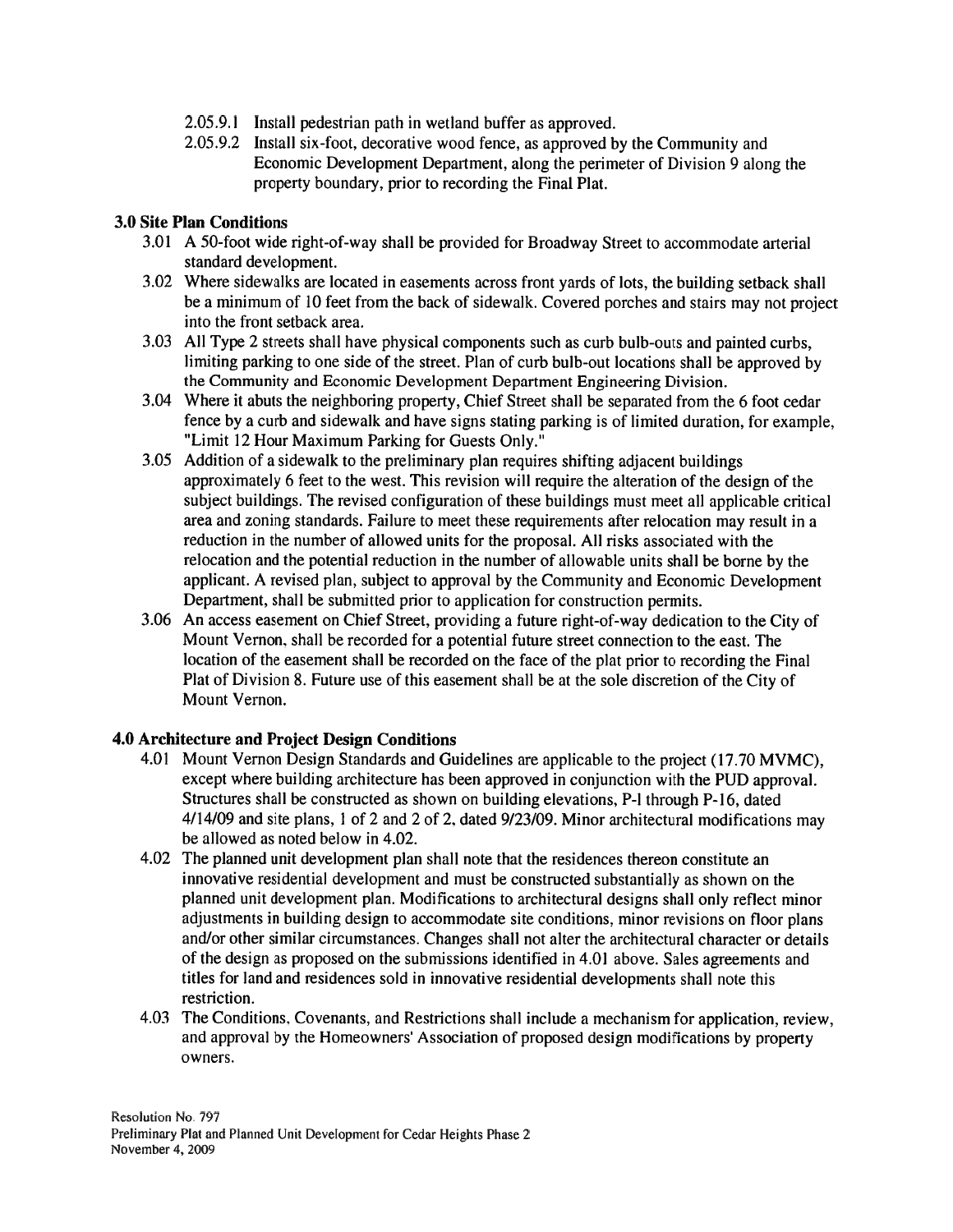- 4.04 Detailed landscape plans shall be approved by the Community and Economic Development Department prior to installation. Installation of common area landscaping shall be inspected by a landscape architect selected by the City at the project proponent's expense and shall be approved by the Community and Economic Development Department prior to recording the Final Plat for each division.
- 4.05 Detailed common area amenity plans shall be approved by the Community and Economic Development Department prior to installation. Installation of common area amenities shall be approved by the Community and Economic Development Department prior to recording the Final Plat for each division.

## **5.0 Critical Areas Conditions**

- 5.01 Critical areas, comprised of wetland and wetland buffer, shall be designated a Native Growth Protection Easement (NGPE) area. The NGPE shall be identified on the face of the plat prior to recording the Final Plat.
- 5.02 Prior to issuance of a Fill and Grade Permit, the "Protected Critical Area" (PCA) easement, recorded with the Skagit County Auditor as #200202010017, shall be relinguished.

### **6.0 Forested Buffer Conditions**

- 6.01 Where lots smaller than 9,600 square feet abut developed land, a twenty-foot wide forested buffer shall be provided along the project boundary.
- 6.02 Forested buffers may consist of existing vegetation with new plantings incorporated into the design to achieve the required visual screen. Existing trees to be retained shall be healthy with viable structure. Evaluation by a certified arborist, selected by the City at the project proponent's expense, may be required to verify the integrity of trees to be retained in the forested buffer.
- 6.03 Both native and non-native plants may be used, although all plants should be proven droughttolerant and low-maintenance species. The planting plan shall be approved by the Community and Economic Development Department prior to recording the Final Plat.
- 6.04 The forested buffer shall consist of a double row of evergreen trees, with triangular (offset) spacing of no more than 15 feet on center. Shrubs and groundcover plants of a type and sufficient spacing to achieve 85 percent surface coverage within two years are required.
- 6.05 The forested buffer shall be exempted from the project requirement to provide an automated, underground irrigation system.
- 6.06 If the forested buffer cannot be fully installed prior to recording the Final Plat, due to seasonal considerations, a bond may be posted for the cost of installation, in accordance with Mount Vernon Municipal Code requirements.
- 6.07 Minimum tree size at the time of planting shall be five feet. Shrubs that reach three to five feet in height at maturity shall be a minimum two-gallon container size at planting. Minimum groundcover size shall be one gallon container or equivalent at planting. Sizes shall be based on the most recent "American Standard for Nursery Stock" by the American Nursery & Landscape Association. These sizes, however, are minimums and it may be necessary to plant trees, shrubs and groundcover of a larger size to achieve the requisite 85 percent surface coverage within two years.
- 6.08 A three foot to four foot solid, decorative cedar fence that meets specifications approved by the City of Mount Vernon shall be installed on the "project side" of the forested buffer. This interior fence shall be installed prior to recording the Final Plat for each division.
- 6.09 The forested buffer shall be indicated on the plat map and described on the face of the plat. Regulations regarding preservation and maintenance of the forested buffer and procedures for